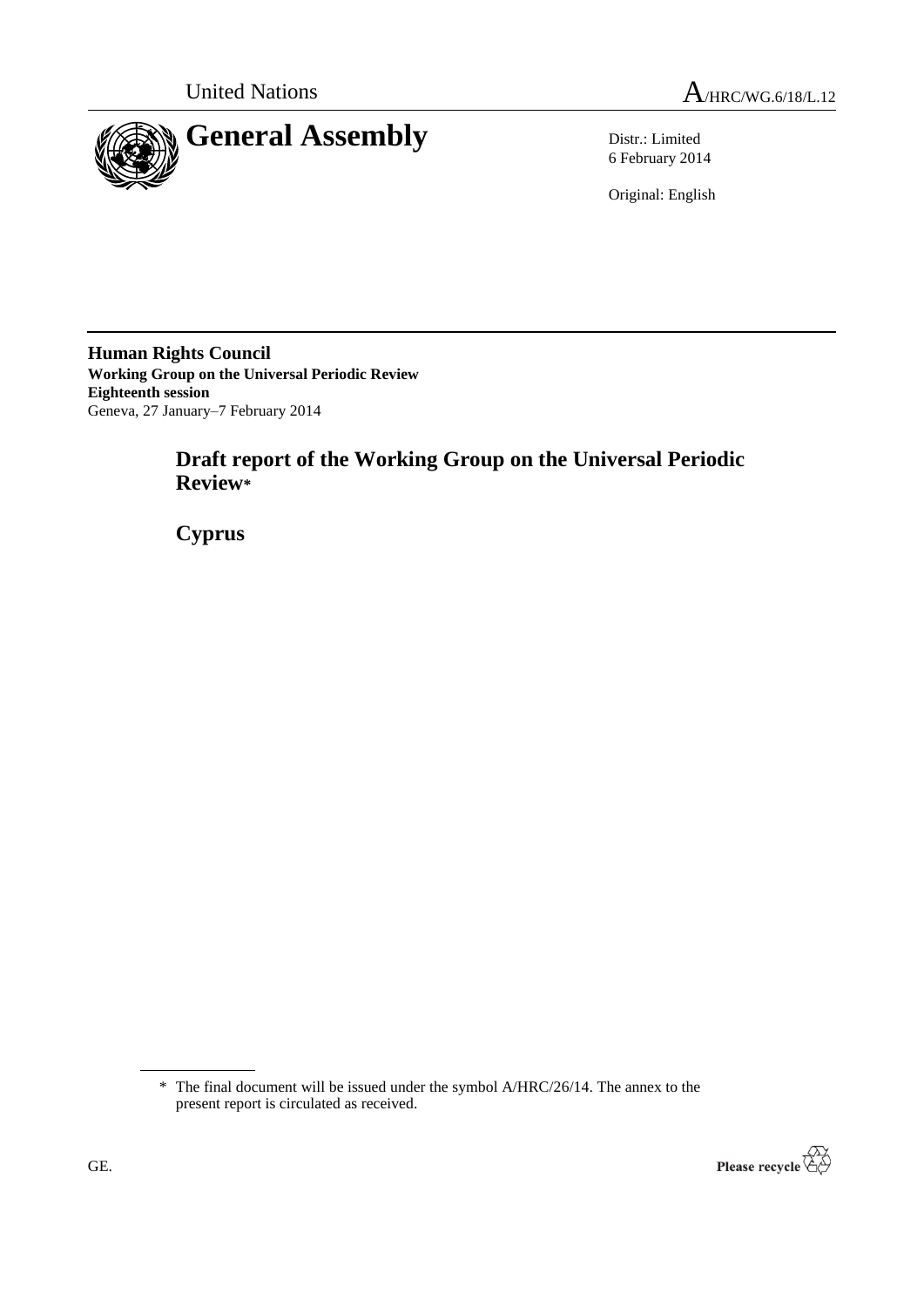### **A/HRC/WG.6/18/L.12**

# Contents

|       |           | Paragraphs  | Page          |
|-------|-----------|-------------|---------------|
|       |           | $1 - 4$     | 3             |
|       |           | $5 - 111$   | 3             |
|       | A.        | $5 - 19$    | $\mathcal{R}$ |
|       | <b>B.</b> | $20 - 111$  | 5             |
| Н.    |           | $112 - 113$ | 15            |
| Annex |           |             |               |
|       |           |             | 23            |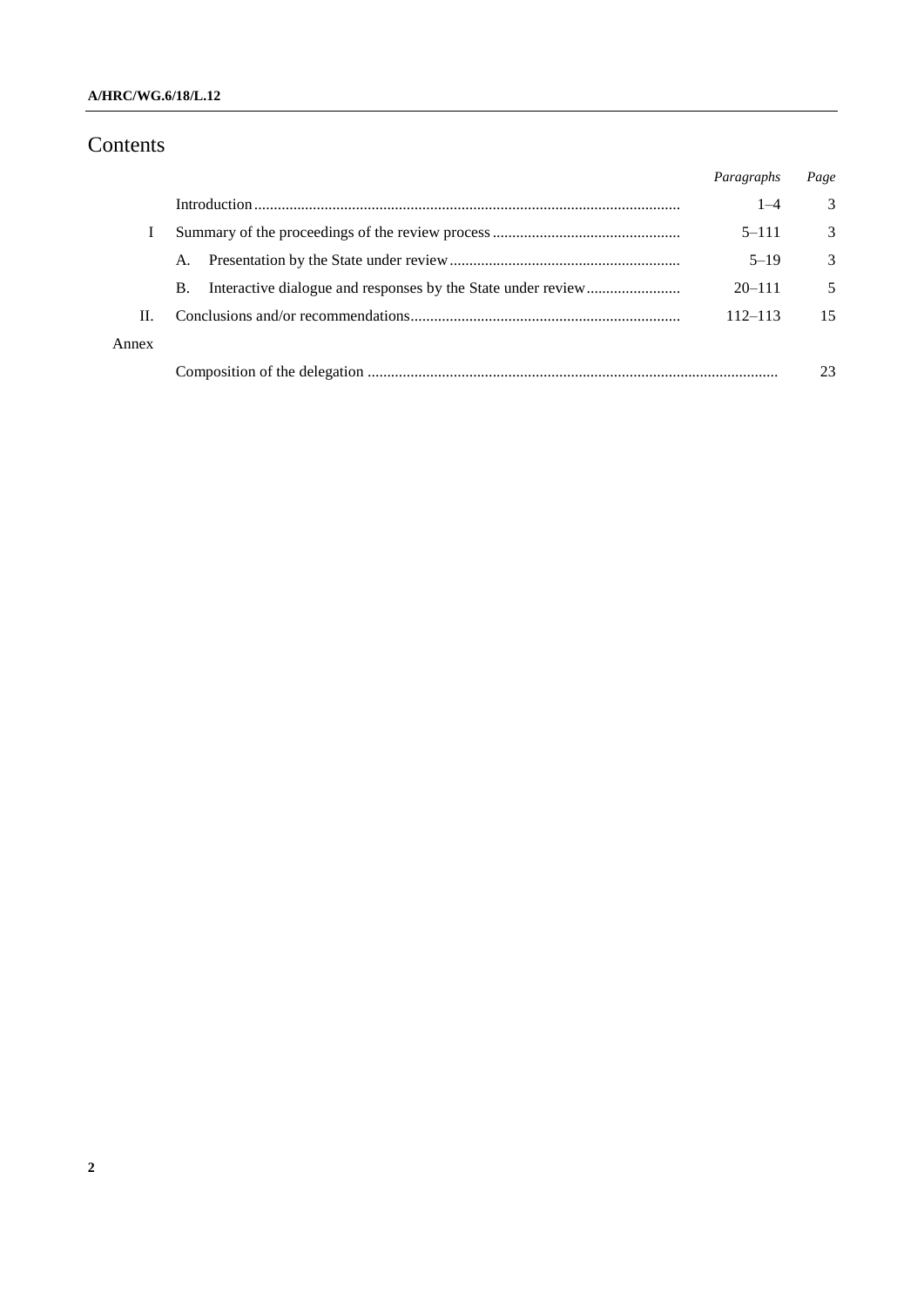## **Introduction**

1. The Working Group on the Universal Periodic Review (UPR), established in accordance with Human Rights Council resolution 5/1 of 18 June 2007, held its eighteenth session from 27 January to 7 February 2014. The review of Cyprus was held at the 13th meeting on 4 February 2014. The delegation of Cyprus was headed by Mrs. Leda Koursoumba. At its 17th meeting held on 6 February 2014, the Working Group adopted the report on Cyprus.

2. On 15 January 2014, the Human Rights Council selected the following group of rapporteurs (troika) to facilitate the review of Cyprus: Republic of Korea, United States of America, Venezuela (Bolivarian Republic of).

3. In accordance with paragraph 15 of the annex to resolution 5/1 and paragraph 5 of the annex to resolution 16/21, the following documents were issued for the review of Cyprus:

(a) A national report submitted/written presentation made in accordance with paragraph 15 (a) (A/HRC/WG.6/18/CYP/1);

(b) A compilation prepared by OHCHR in accordance with paragraph 15 (b) (A/HRC/WG.6/18/CYP/2);

(c) A summary prepared by OHCHR in accordance with paragraph 15 (c) (A/HRC/WG.6/18/CYP/3).

4. A list of questions prepared in advance by the Czech Republic, Denmark, Germany, Netherlands, Slovenia, Sweden, Spain and the United Kingdom of Great Britain and Northern Ireland was transmitted to Cyprus through the troika. These questions are available on the extranet of the UPR.

### **I. Summary of the proceedings of the review process**

#### **A. Presentation by the State under review**

5. The Law Commissioner presented the national report. She underlined that Cyprus attributes great significance to the UPR process, as the principal human rights protection mechanism.

6. Since the first review cycle, there were significant developments regarding Cyprus' compliance with human rights instruments. Many laws were enacted and policies adopted, several National Action Plans (NAPs) were initiated. Independent control mechanisms were established by law, such as the National Independent Authority for Human Rights; the Independent Mechanism for the Promotion, Protection and Monitoring of the Convention on the Rights of Persons with Disabilities; and the National Mechanism for the Prevention of Torture and other Cruel, Inhuman or Degrading Treatment or Punishment. Independent authorities were created, such as the Commissioner for Humanitarian Issues, whereas existing mechanisms like for instance the Commissioner for Children's Rights (CCR), the Anti-Discrimination Body (ADB), the National Machinery of Women's Rights (NMWR) and the Police Office for Combating Discrimination, further promoted their scope and actions.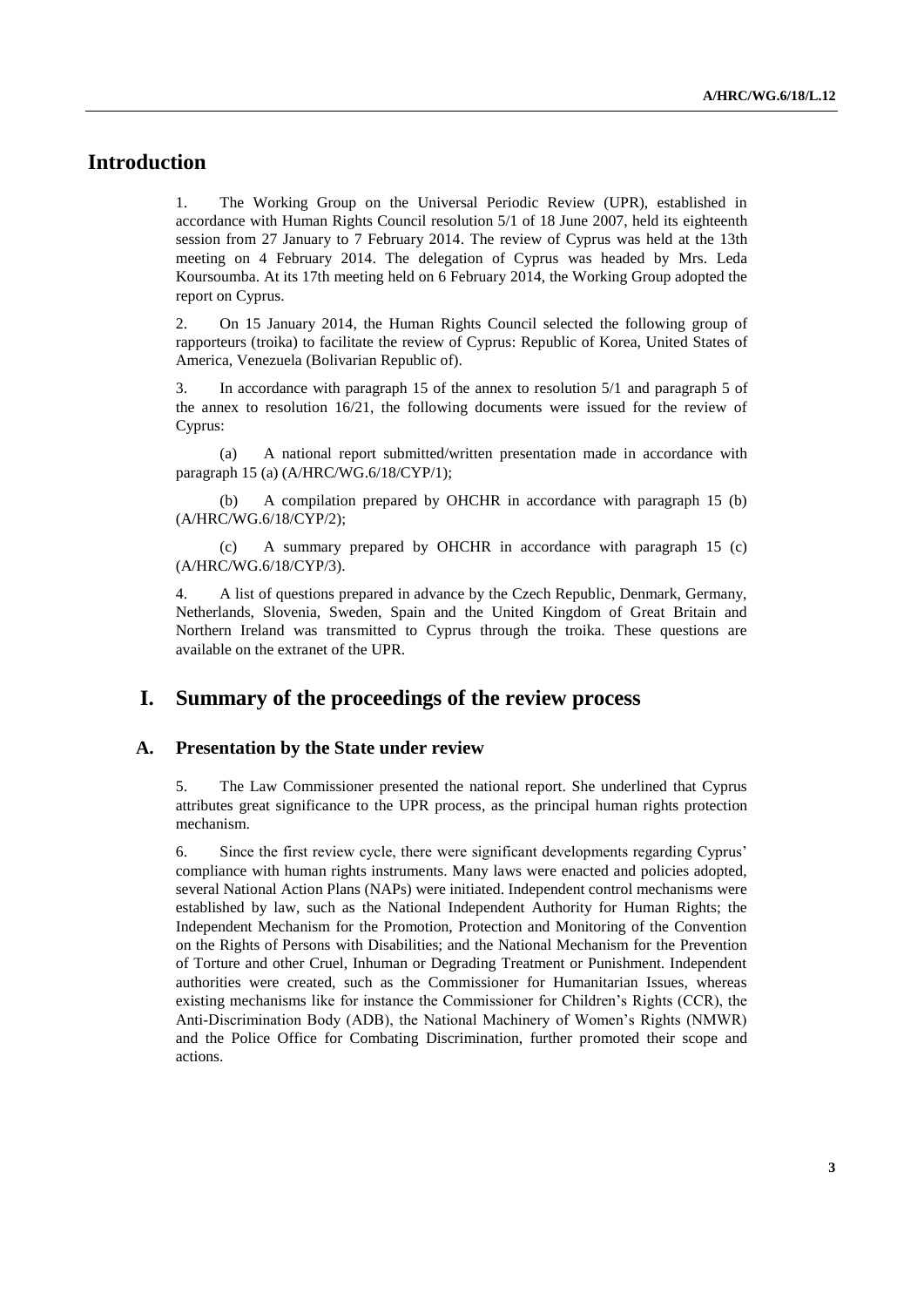7. Cyprus intensified its efforts for closer cooperation with human rights bodies and is now up-to-date with all its treaty reporting obligations. It ratified, inter alia, the OP CAT and the OP CRPD and its promoting the ratification of the Convention on Stateless Persons and the Council of Europe Convention on Violence against Women and Domestic Violence and the Lanzarote Convention.

8. Cyprus presented the important initiatives for the promotion and protection of children's rights. The Government of Cyprus in collaboration with the relevant internal monitoring mechanism the CCR promoted new legislation in compliance with international human rights instruments on children's rights, particularly the UNCRC. The CCR in collaboration with the competent Government authorities, media, NGOs and the civil society organised seminars and workshops for the empowerment of children and the awareness raising of professionals and the society at large on children's rights.

9. In promoting Human Rights Education, NAPs and projects have been undertaken, such as, multicultural education projects, school curricula reform, measures to combat school violence, including bullying, and in-service training for teachers to combat discrimination practices by promoting tolerance.

10. Cyprus transposed a number of EU Council Directives, which include provisions for unaccompanied minors, minimum standards for giving temporary protection in the event of a mass influx of displaced persons standards for the qualification and status of third country nationals or stateless persons as refugees or as persons who otherwise need international protection.

11. Regarding women's rights, Cyprus has launched wide consultation with women's organizations for the restructuring and strengthening of the National Machinery for Women's Rights. Cyprus is in the process of preparing the new Strategic Plan on Equality 2014-2017, in collaboration with civil society. Within the framework of women's rights, Cyprus launched, through the Media, an awareness-raising campaign against trafficking in human beings for sexual and labour exploitation. More women were appointed at the decision making level, and significant efforts were made to address the issues of labour discrimination and gender pay gap. The gender pay gap in Cyprus is within the EU average of 16,2% and a special project "Actions for reducing the gender pay gap" was launched.

12. One of the main priorities for Cyprus is the prevention and combating of domestic violence. The NAP on the Prevention and Combating of Domestic Violence for the period 2010-2013 aimed to promote concrete policies on a holistic, integrated and systematic basis.

13. Cyprus acknowledged that migration is a major challenge. In this framework, a series of policy oriented measures were adopted: e.g. the signing in December 2012 of a Cooperation Agreement with IOM, which includes provisions on special programmes and capacity building, regular training of staff by the UNHCR and the European Asylum Support Office, reinforcement of the staff in Kofinou Reception Centre, free education to all migrant children and free medical care to all vulnerable groups. Cyprus, despite the budgetary constraints, aims to maintain free access to healthcare treatment particularly for vulnerable groups.

14. Cyprus referred to increased efforts to combat Trafficking in Human Beings (THB) through the relevant legislation and a NAP, training of Government officers, the abolition of the so called "artist visa", awareness raising campaigns and bilateral cooperation with the countries of origin. A Bill transposing the 2011 EU Directives on THB is under discussion before Parliament.

15. Cyprus is sensitive to issues regarding police ill-treatment and use of force. Special training programmes on human rights issues are provided to all police members. On the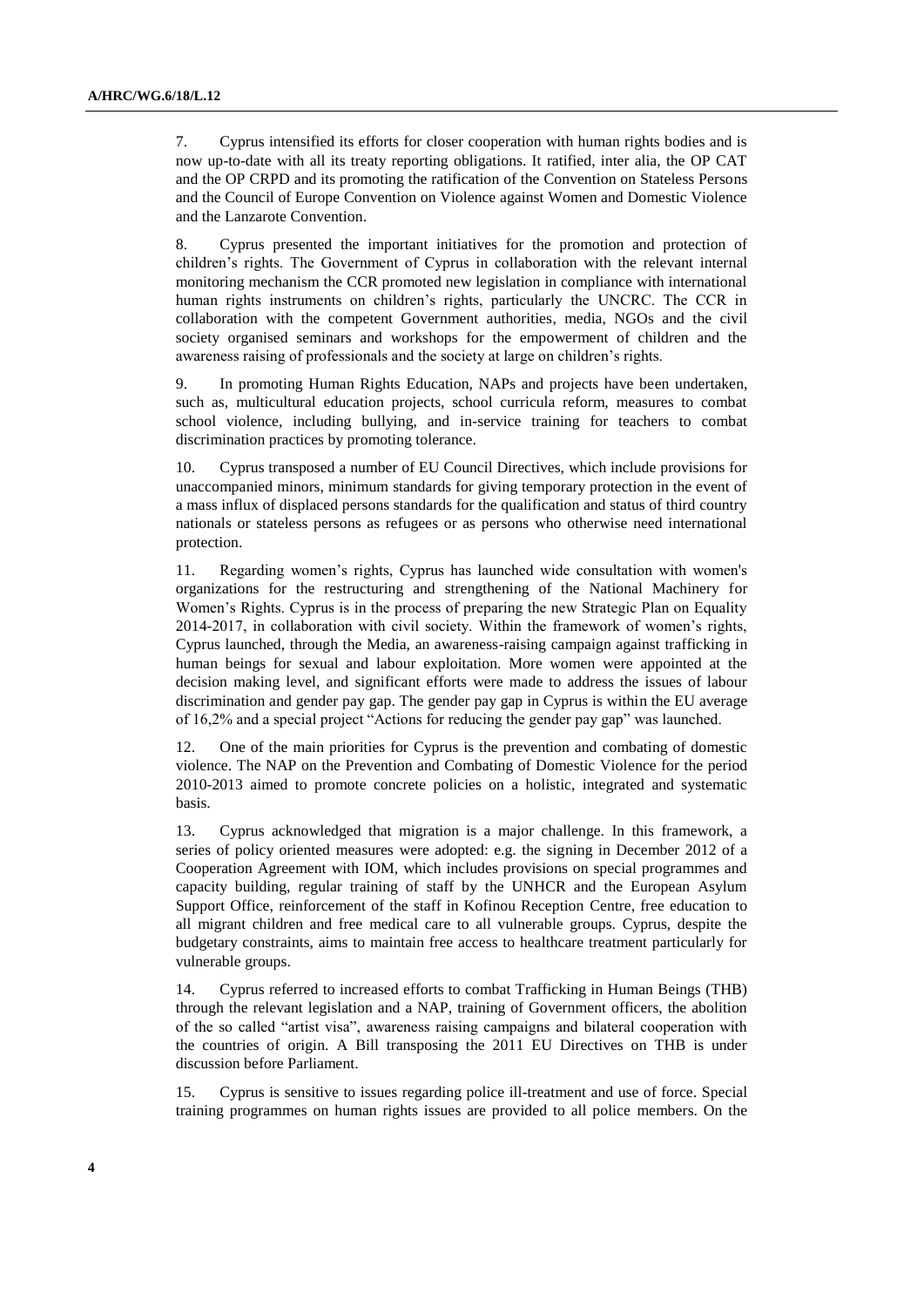issue of police ill-treatment several independent bodies for the investigation were set up. Another important development is the cooperation of Police with the UNHCR and the Ombudsman in drafting of a Code of Conduct concerning checks of the residence status of migrants.

16. The reformation of the operation of the Prisons is a high priority for the Government. As a result, a program for major reforms in the Prison system has been adopted entailing short, medium and long term measures. Prisons are already undergoing a considerable restructuring of its leadership and management team, in order to ensure that the prison conditions are aligned with respect of human rights of the inmates, in particular human dignity. The Prison system is currently shifting from an over-controlling approach to a human rights-based approach.

17. On the protection of LGBT rights, a Bill criminalizing public incitement of discriminatory, hateful or violent acts against persons because of their sexual orientation or identity is pending before Parliament. Moreover, a Bill regulating the civil partnership pact for same and opposite sex couples is at present open for consultation between Government agencies and NGOs, aiming at its enactment before the end of 2014.

18. Cyprus is determined to take concrete measures in the fight against xenophobia. The relevant Law of 2011 criminalizes public incitement to violence or hatred by reference to race, colour, the religion, descent, national or ethnic origin, etc; racist and xenophobic motivation constitute aggravating circumstances. A "No HATE Speech" campaign on TV, the drafting of anti-racist glossary by the Cyprus Youth Organization, in cooperation with the Anti-Discrimination Body and the "Policy Report for Multicultural Education", promoting the integration of non-native speaking student are among these measures.

19. Cyprus noted that, due to the continuing illegal foreign occupation of 36,2% of the territory of the country since 1974, the Government is not in a position to ensure the application of the human rights treaties in the area not under its effective control. Thus, it could not present reliable information regarding the enjoyment of the relevant rights by the population living in the occupied area of Cyprus.

### **B. Interactive dialogue and responses by the State under review**

20. During the interactive dialogue, 53 delegations made statements. Recommendations made during the dialogue are to be found in section II of the present report.

21. Denmark commended Cyprus on enhancing the rights of migrants, refugees and asylum-seekers, despite holding facilities falling short of international standards, and enabling children of irregular migrants to access education. It appreciated measures to combat human trafficking, but was concerned that the new work permit system failed to detect sexual or labour exploitation. It made recommendations.

22. Djibouti complimented Cyprus on steps taken by Cyprus to fulfil its human rights obligations by ratifying international conventions, which reflected its willingness to cooperate with human rights mechanisms. It made recommendations.

23. Ecuador commended ratification of the CRPD, OP-CRPD, OP-CRC-AC and OP-CAT, and legislative amendments aimed at ensuring equal treatment of men and women in employment and vocational training, and equal pay for work of equal value. It commended the adoption of the National Action Plan for the Prevention and Combating of Domestic Violence. It made recommendations.

24. Egypt welcomed measures to improve employment rights and migrant conditions, ratification of the CPRD and OP-CRC-AC, legislation on racism and xenophobia and the establishment of an independent police investigation authority. It encouraged Cyprus to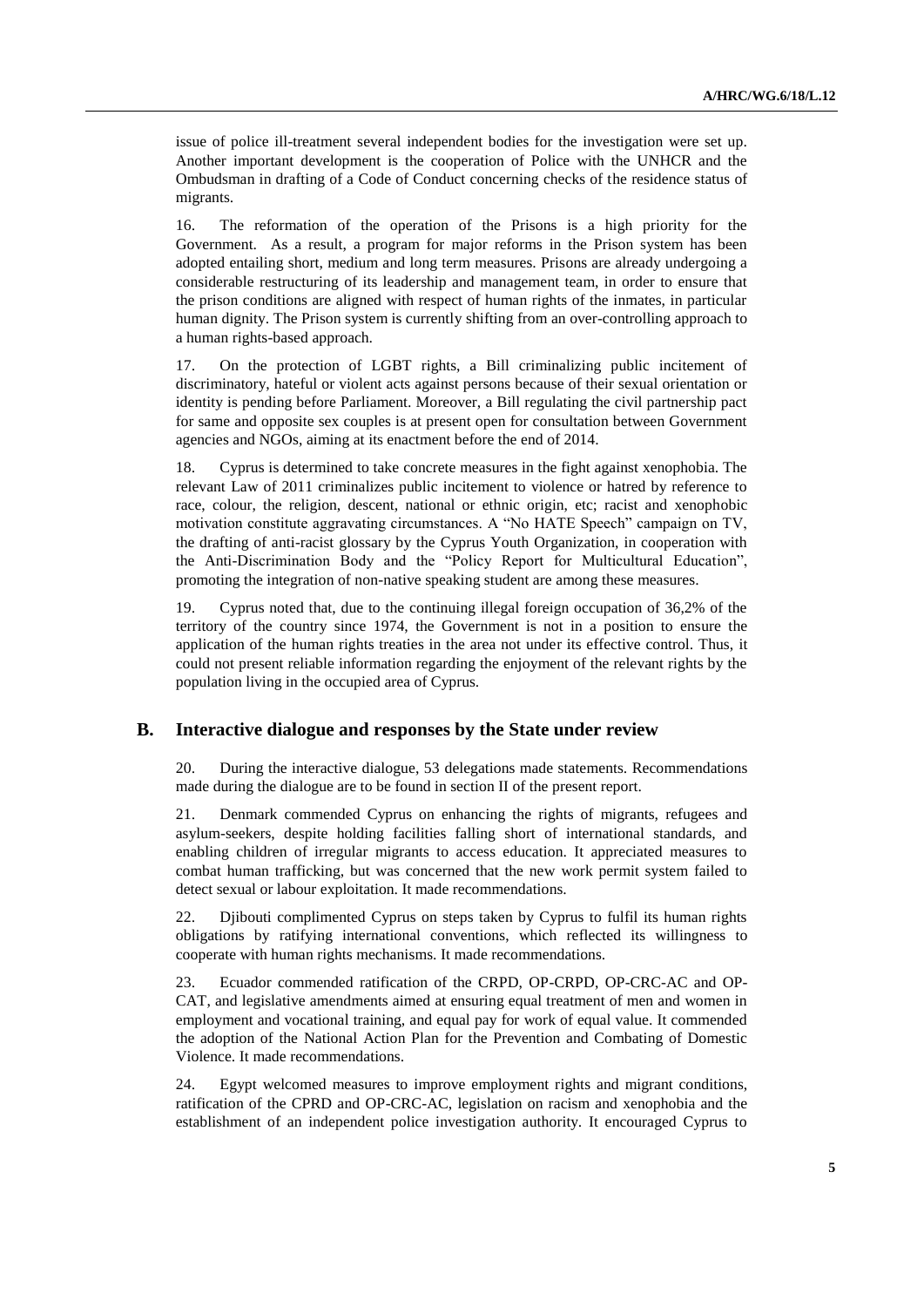continue combating hate speech and incitement to violence and discrimination against migrants and to increase measures to address police violations. It made recommendations.

25. Canada welcomed Cyprus' proposed amendment to its Criminal Code to criminalize incitement to violence against individuals on grounds of sexual orientation and requested an update on that legal revision. Canada commended Cyprus for action taken to date to ensure equality between men and women. It made recommendations.

26. France welcomed efforts to implement previous recommendations, including ratification of the CRPD, OP-CRC-AC and OP-CAT. It asked whether Cyprus intended to implement or support anti-xenophobia programmes, including awareness-raising campaigns, and to take measures to strengthen ethics training for law enforcement officers and improve administrative and disciplinary oversight of prison management. It made recommendations.

27. Germany asked what steps had been taken to bring asylum procedures into line with international standards, how cooperation with the IOM had developed since the December 2012 agreement, and what measures had been taken to enhance asylum application transparency and efficiency. It also asked how Cyprus intended to increase women's representation and access to public administration leadership positions. It urged Cyprus to ease regulations for domestic workers and allow more frequent authority inspections.

28. Greece commended efforts to close the gender wage gap, maintain social security benefits above minimum European and ILO standards, provide training for public officials on identifying and assisting human trafficking victims and establish mechanisms to facilitate impartial investigations into police misconduct. Cyprus should continue its unwavering support to the Committee on Missing Persons in Cyprus in implementing its important humanitarian mandate. It requested more information, particularly on reducing the wage gap and financial assistance to victims of trafficking. It made recommendations.

29. Hungary commended Cyprus for its efforts to advance human rights despite the economic crisis and the continued political and territorial division of the island. It noted the Council of Europe's recommendations on the situation of minorities and that Cyprus had not signed the Convention on the Reduction of Statelessness. It welcomed steps to address human trafficking, encouraged continued efforts and asked for information on planned cooperation in that field. It made recommendations.

30. Indonesia commended the appointment of the Ombudsman as the national human rights institution. It welcomed measures taken to curb domestic violence and guarantee gender equality, particularly the National Action Plan on Gender Equality. It also welcomed ratification of the CRPD. It made recommendations.

31. Ireland noted the concerns of the CRC about the need to establish a juvenile justice system based on a holistic and preventive approach, a national action plan for child victims of trafficking and protection for children employed as domestic workers. It positively noted efforts to combat discrimination on grounds of sexual orientation or gender identity. It made recommendations.

32. Israel welcomed actions taken to promote the equality of women in employment, including the establishment of a gender equality certification body within the Department of Labour Relations to combat the root causes of gender inequality. It made a recommendation.

33. Italy welcomed initiatives to combat abuse and violence against children, especially sexual violence. It requested additional information on preventive actions and support programmes implemented under the National Action Plan for the Prevention and Combating of Domestic Violence. It made recommendations.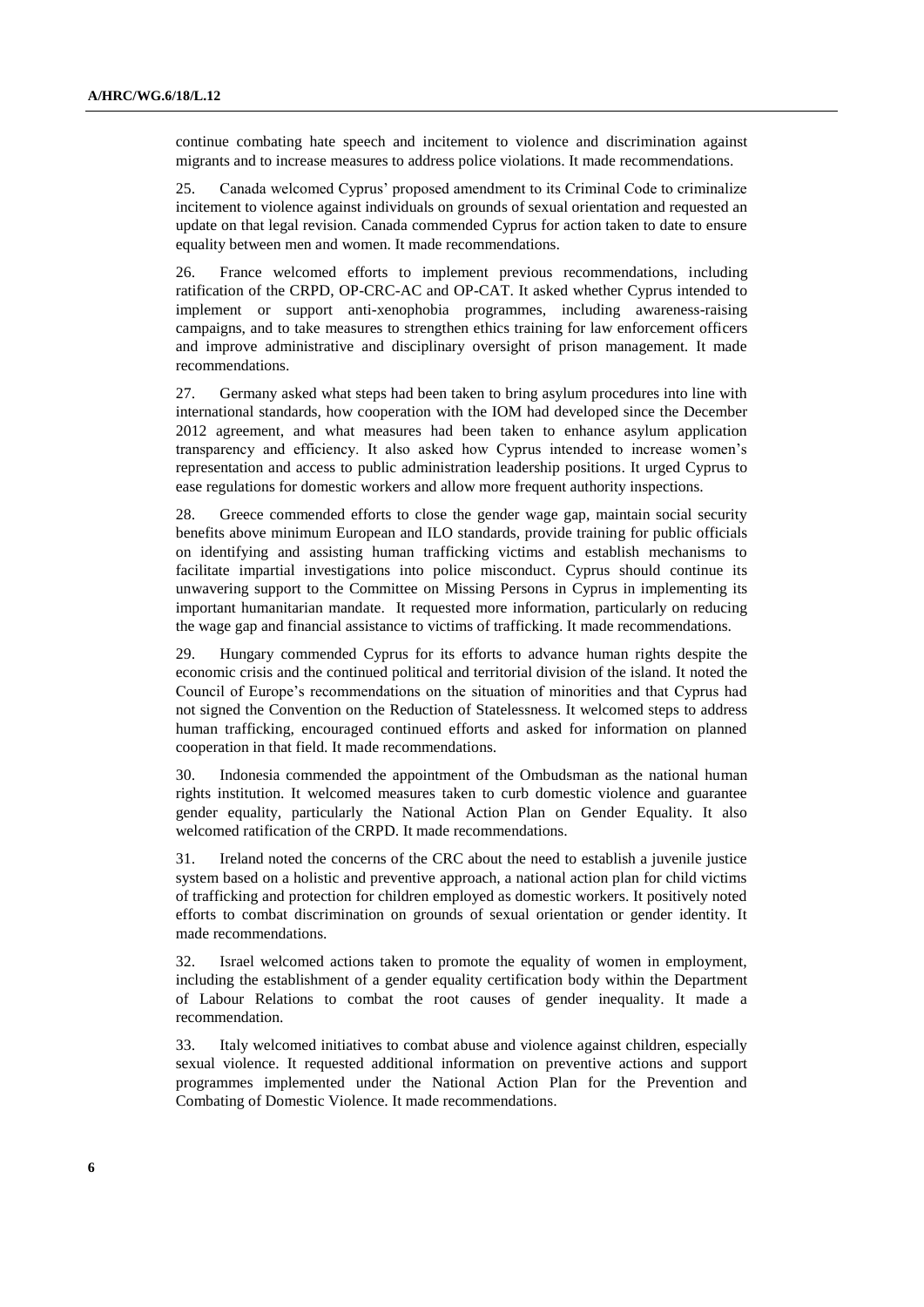34. The Lao People's Democratic Republic appreciated Cyprus' ongoing development and enhancement of its human rights legislation, institutions and monitoring mechanisms. It encouraged Cyprus to continue cooperating with the United Nations, other international organizations and stakeholders to overcome remaining constraints and challenges.

35. Malaysia commended measures taken to combat human trafficking and encouraged continued efforts in that area. It welcomed the commitment to developing human rights education and awareness. It noted remaining challenges, including in ensuring employment, housing and transport and cultural activities for persons with disabilities and minorities. It made recommendations.

36. Mexico recognized Cyprus' efforts in human rights protection and promotion despite the difficulties arising from the division of the country. It noted legal and institutional progress in promoting gender equality and the rights of children and persons with disabilities, and in combating domestic violence, discrimination and human trafficking. It welcomed the establishment of the national human rights institution, ratification of the CRPD and the signing of a Cooperation Agreement with the IOM on improving immigration policy. It made recommendations.

37. Montenegro commended progress made to enhance human rights legislation, institutions and monitoring mechanisms, not least new legislation and amendments on refugee protection, gender equality, torture, children's rights and discrimination. It welcomed Cyprus' determination to comply with all international human rights instruments to which it was party. It asked what steps would be taken to implement the recommendations of the CRC and CEDAW on ratifying Council of Europe conventions on child protection and violence against women.

38. Morocco welcomed the role of the Ombudsman. It encouraged continued efforts to combat human trafficking and exploitation and asked what measures had been taken to train the police in tackling human trafficking networks. It welcomed initiatives to meet the educational needs of vulnerable groups and counter racism and violence in schools. It made a recommendation.

39. The Netherlands noted efforts to promote and protect people's civil and human rights, particularly Lesbian, Gay, Bisexual and Transgender persons. It welcomed the National Action Plan on Gender Equality and other efforts to tackle gender disparities, highlighting the Manual of Interdepartmental Cooperation on Domestic Violence. It encouraged continued efforts in those areas. It made recommendations.

40. Venezuela (Bolivarian Republic of) noted the efforts of Cyprus in the field of human rights, despite the difficult economic situation, including the launching of a National Action Plan on Gender Equality, which addressed a range of themes. It highlighted the signing of a Cooperation Agreement with the IOM on special programmes, capacity-building, technical support and health care on behalf of migrants. It made recommendations.

41. Oman commended the ratification of a number of international human rights treaties and action taken to protect and promote the rights of children and women. It made a recommendation.

42. Paraguay commended the ratification of the OP-CAT, CRPD and OP-CRPD as well as legislative measures aimed at promoting equal pay for men and women, and combating racism, xenophobia and human trafficking. It was concerned about reports of the adverse impact of the economic crisis on human rights bodies and of increased discrimination against persons of foreign origin. It made recommendations.

43. The Philippines acknowledged Cyprus' commitment to safeguarding human rights, despite the difficult economic situation. It recognized positive steps to include irregular migrants and their children in vulnerable groups to ensure access to public health services.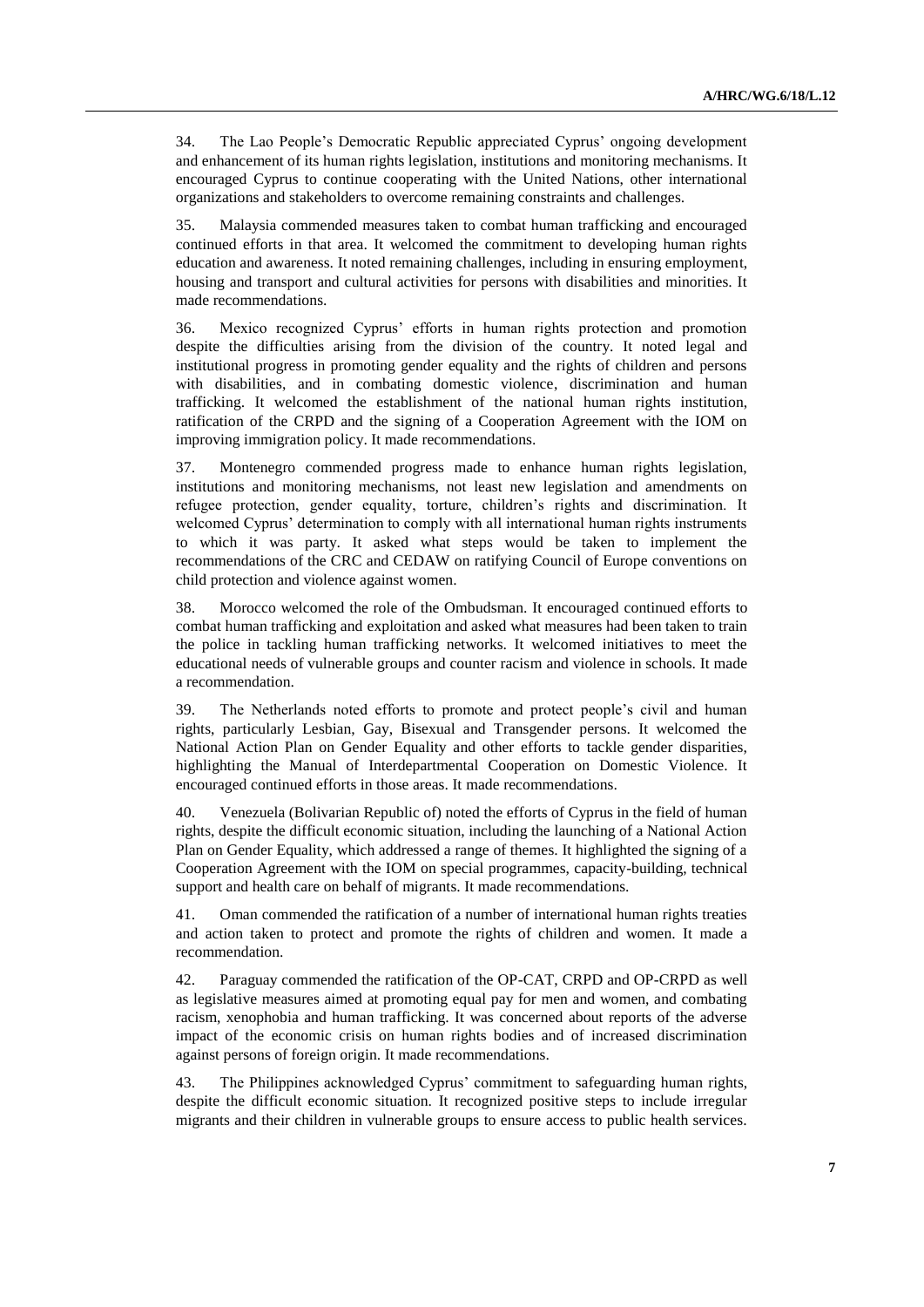It was encouraged by measures to ensure irregular migrant children had access to public education. It made recommendations.

44. Portugal welcomed the Government's commitment to implementing a national insurance system and efforts to combat domestic violence, in particular the adoption of a comprehensive legislative framework, research into domestic violence and specialized training provided for the police. It made recommendations.

45. The Republic of Moldova requested information on the impact of measures implemented under the national action plans on preventing and combating domestic violence and on integrating third-country nationals legally residing in Cyprus. It asked about the current status of draft legislation on children's rights. It welcomed measures and legislation to combat human trafficking. It made recommendations.

46. The Russian Federation noted that despite the very difficult economic situation, Cyprus continued to take vigorous action to ensure full compliance with all international treaties to which it was a party.. It made a recommendation.

47. Serbia noted Cyprus' strengthening of its legal and institutional framework for human rights protection and of its independent national human rights institutions. It noted reports of the deplorable condition of religious buildings in the northern part and underlined the need for need to address such issues as an essential element of reconciliation and respect for the human rights of all people, irrespective of ethnicity. It urged cooperation with the OHCHR and support for visits by special procedures mandate-holders on internally displaced persons, cultural rights, enforced or involuntary disappearances and the right to education.

48. Slovenia welcomed ratification of the OP-CRC-AC and the enactment of legislation making racist motivation an aggravating circumstance in criminal offences. It also noted the Anti-Discrimination Body's recommendation to introduce legislation against homophobic speech. It made a recommendation.

49. Spain commended the amendment of the Law on Combating of Trafficking and Exploitation of Persons and the Protection of Victims, which had enhanced the protection of workers from third countries. It made recommendations.

50. Sri Lanka welcomed efforts to incorporate human rights in school curricula, including through teacher training on managing diversity and combating discrimination, and the timely new policy on multicultural education. It also welcomed steps to grant free health services, notwithstanding budgetary restrictions, and efforts to protect the rights of migrants, including cooperation with IOM. It made a recommendation.

51. The State of Palestine welcomed the steps taken by the Ministry of Labour to reduce the wage gap between men and women, and commended action to prevent and combat human trafficking, including through the training of police officers under the National Action Plan against Trafficking in Human Beings, which had been undertaken despite the economic difficulties. It made recommendations.

52. Sweden observed the risk of inequality resulting from the economic crisis. Noting reports of violations of the rights of migrants, refugees or asylum-seekers, asked how Cyprus ensured that local authorities and the police respected the basic human rights of those groups. It recalled its advance question on steps taken to protect guest workers, who were at risk of labour exploitation and sexual abuse. It made recommendations.

53. Thailand encouraged ratification of the OP-CRC-IC. It also welcomed the recent appointment of a Commissioner for Humanitarian Issues to promote cooperation between the State and the religious minority group and encouraged the Commissioner to ensure access to education for minorities. It welcomed advances in women's rights and gender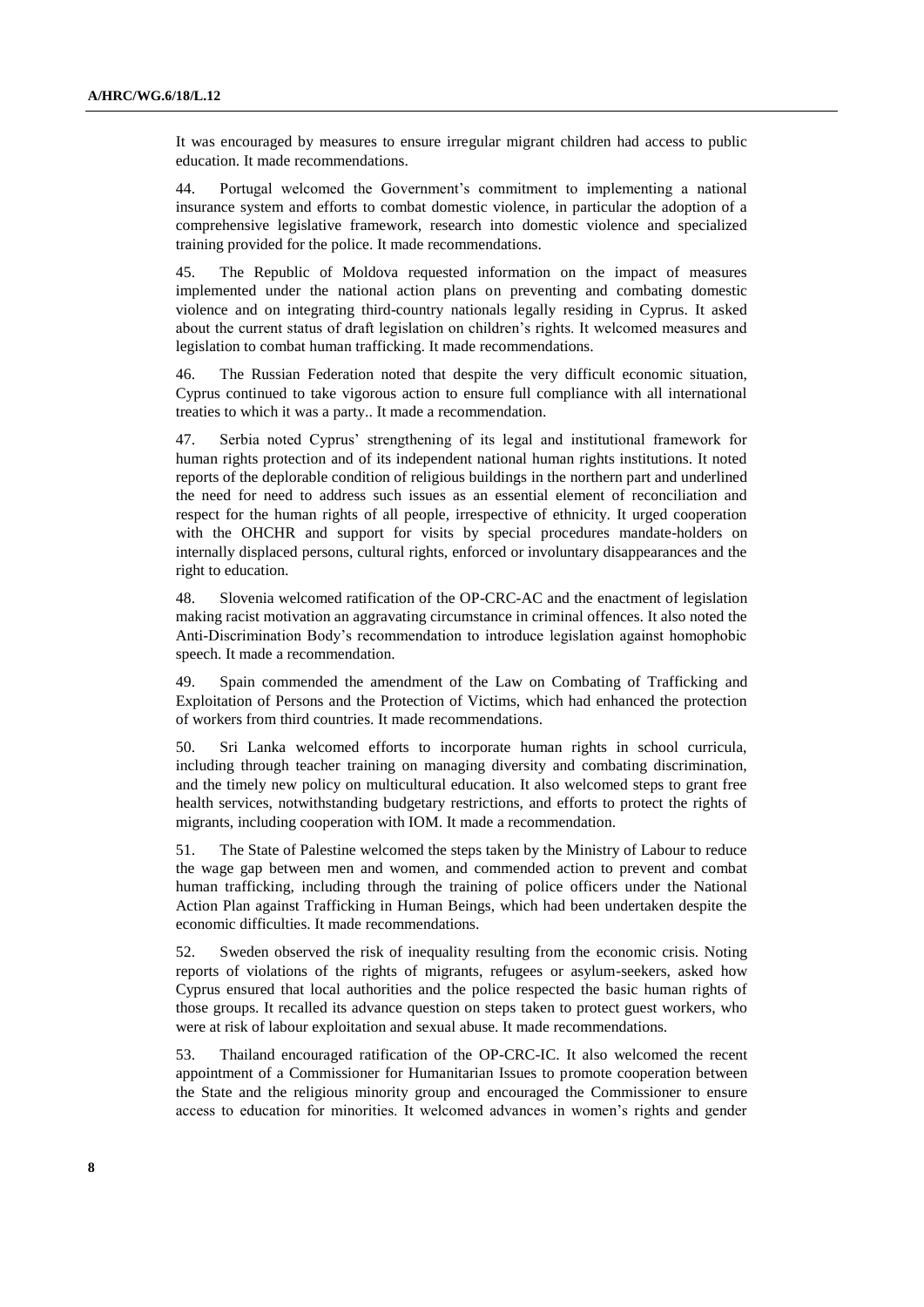equality, but remained concerned about reports of the trafficking and sexual exploitation of women and inequalities in access to health care. It made recommendations.

54. Bulgaria noted that Cyprus had ratified the OP-CRC-AC and initiatives taken by its Ministry of Labour to reduce the gender wage gap and by the Government to ensure access to the labour market for persons with disabilities. It requested further information on policy measures to promote the right to education. It made a recommendation.

55. The United Arab Emirates commended the Government's determination, notwithstanding the economic crisis, to continue its coordinated efforts to ensure full compliance with all international human rights treaties to which it was a party, and to safeguard the human rights of all people in Cyprus. It made a recommendation.

56. The United Kingdom of Great Britain and Northern Ireland encouraged Cyprus to guarantee the operational independence and financial autonomy of the Ombudsman. It was concerned about reports on the treatment of prisoners and discrimination against LGBT persons. It suggested that measures should be taken to enable Turkish Cypriots to participate effectively in cultural, social and economic life and public affairs. It made recommendations.

57. The United States of America, while commending efforts to address trafficking in persons through cooperation with non-governmental organizations, expressed concern at the lack of a formal mechanism to identify and refer victims to appropriate services. It referred to complaints of exploitation of domestic and agricultural workers, and to reports of difficult conditions of detention of some migrants. It made recommendations.

58. Uruguay commended the additional provision in the Criminal Code to the effect that racist motivation constituted an aggravating circumstance and the establishment of a national human rights institution. It made recommendations.

59. Uzbekistan expressed concern about racially-motivated verbal abuse and attacks against foreigners, human rights defenders and Turkish Cypriots, and racist discourse in the media. It also noted the vulnerable situation of older women, women with disabilities and domestic workers, and the pay gap between men and women. It made recommendations.

60. Nicaragua commended the promulgation of new laws, the implementation of national action plans and the establishment of monitoring mechanisms. It encouraged Cyprus to prevent the challenges stemming from the economic crisis from undermining the protection of human rights. It made a recommendation.

61. Viet Nam commended legislative reforms, the establishment of national human rights monitoring mechanisms, support for minority religious groups and action against human trafficking. It made recommendations.

62. Algeria commended ratification of the OP-CRC-AC and CRPD. It praised measures taken to ensure equal pay and equal treatment of men and women in employment and vocational training, and encouraged Cyprus to continue amending the Children Law. It emphasized the importance of action against racism, racial discrimination, human trafficking and organized crime. It made recommendations.

63. Argentina welcomed ratification of the CRPD, OP-CRPD, OP-CR-AC and OP-CAT. It commended the Law on Combating Certain Forms and Expressions of Racism and Xenophobia and encouraged Cyprus to take vigorous steps to prohibit and punish all forms of discrimination. It made recommendations.

64. Armenia welcomed policies on multicultural education and in support of national minorities. It appreciated the respectful attitude displayed to the Armenian community and church. It was concerned that the Government was unable to guarantee human rights and to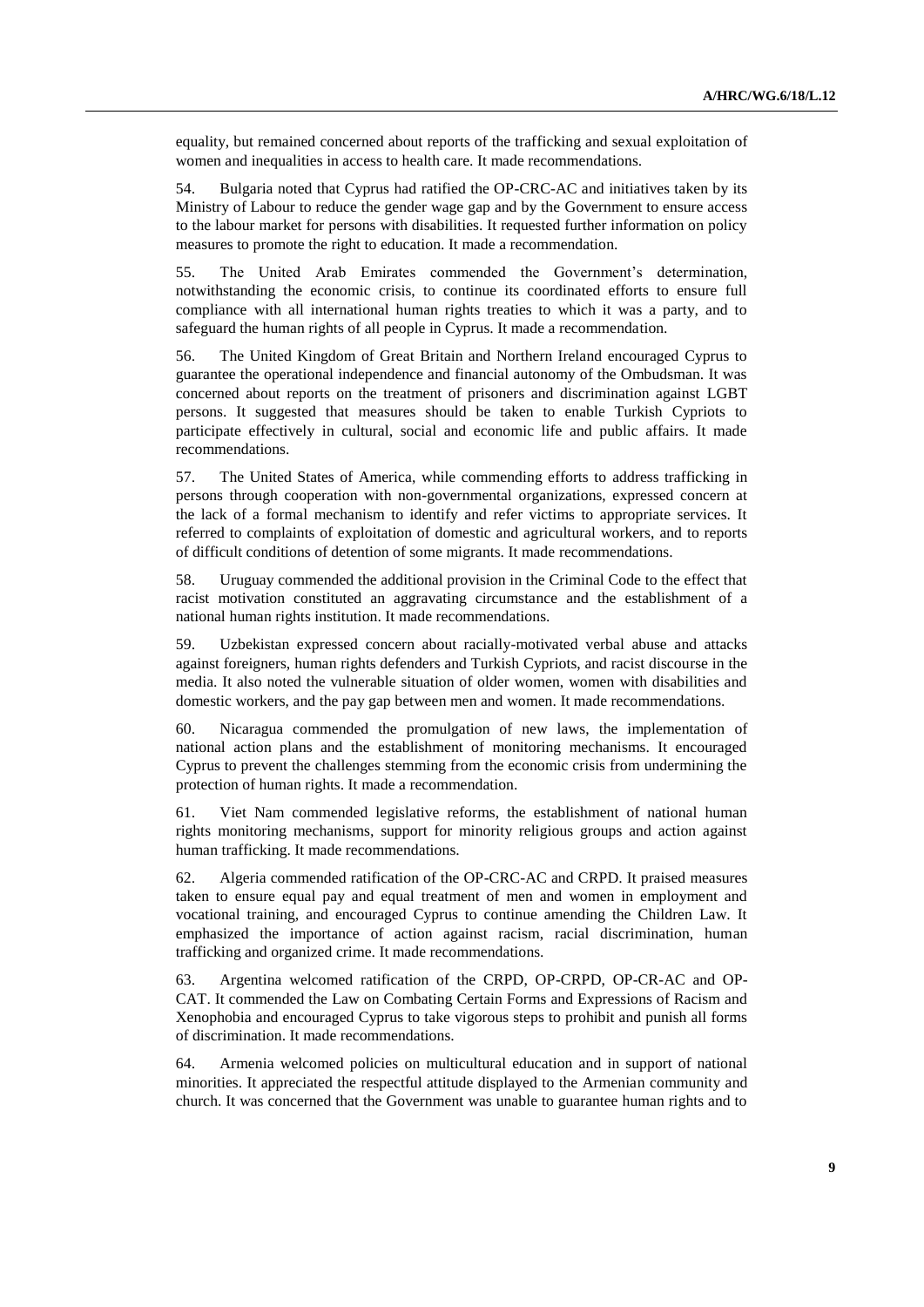protect cultural heritage sites, including those of religious minorities, in the territory beyond the effective control of the Government. It made recommendations.

65. Australia noted that the persistent division of the island inhibited the full enjoyment of all human rights by the entire population of Cyprus. Australia encouraged the leaders of the two Cypriot communities to reach an enduring and just solution to this issue with the assistance of the Good Offices Mission of the Secretary General and his Special Adviser, former Australian Foreign Minister, Alexander Downer. Australia expressed concern about the extent of human trafficking, particularly for sexual exploitation and forced labour. It noted the increasing difficulties posed by the management of irregular migration. It made recommendations.

66. Brazil encouraged Cyprus to conclude ratification of CPED. It welcomed the broadening of the Ombudsman's mandate, the amendment to the Criminal Code criminalizing public incitement against persons on the basis of their sexual orientation, and the amendments to the Legal Aid Law and the Aliens and Immigration Law. It requested information concerning programmes and policies in support of economic and social rights. It made recommendations.

67. Turkey stated that the Turkish intervention in Cyprus in the wake of the 1974 coup d'état had been fully legal under the 1960 Treaty of Guarantee.

68. Cyprus made a point of order, indicating that Turkey's statement contravened the rules of procedures of the UPR Working Group, which examines the human rights situation in the Republic of Cyprus. It requested all erroneous references be omitted from the report.

69. The President of the Human Rights Council reminded that questions that were political and territorial in nature did not come in the framework of the UPR Working Group's mandate, especially because they were subject to the attention of other bodies that were more competent in the area. The President invited all delegations to focus on human rights issues and avoid politicizing the debate.

70. Turkey continued and pointed out that the last United Nations settlement plan had been approved by the Turkish Cypriot side but rejected by the Greek Cypriot side. Turkish Cypriots were deprived of basic human rights such as communications with the outside world and representation in international forums and their human rights situation cannot be directly communicated to, or observed and reported by relevant international bodies. Turkish Cypriots in the south were subjected to discrimination, ill-treatment and violence, and were denied the right to religious freedom, freedom of movement and education in their mother tongue. Turkey emphasized that it would continue to support the work of the Missing Persons Committee.

71. Ethiopia encouraged Cyprus to continue considering the introduction of affirmative action and quotas in areas where women were underrepresented. It welcomed the identification of laws and policies on migrant workers that could be improved. It made recommendations.

72. China commended implementation of the National Action Plan on Gender Equality and the promotion of women's participation in public and political life. It also commended steps to protect vulnerable groups, ratification of the CRPD, the amendment of the Refugee Law to expand the coverage of legal aid and action against human trafficking. It made recommendations.

73. Colombia welcomed the establishment of the Office of the Ombudsman, the strengthening of national human rights institutions and the steps taken to combat human trafficking. It offered assistance based upon its own experiences in different fields. It made recommendations.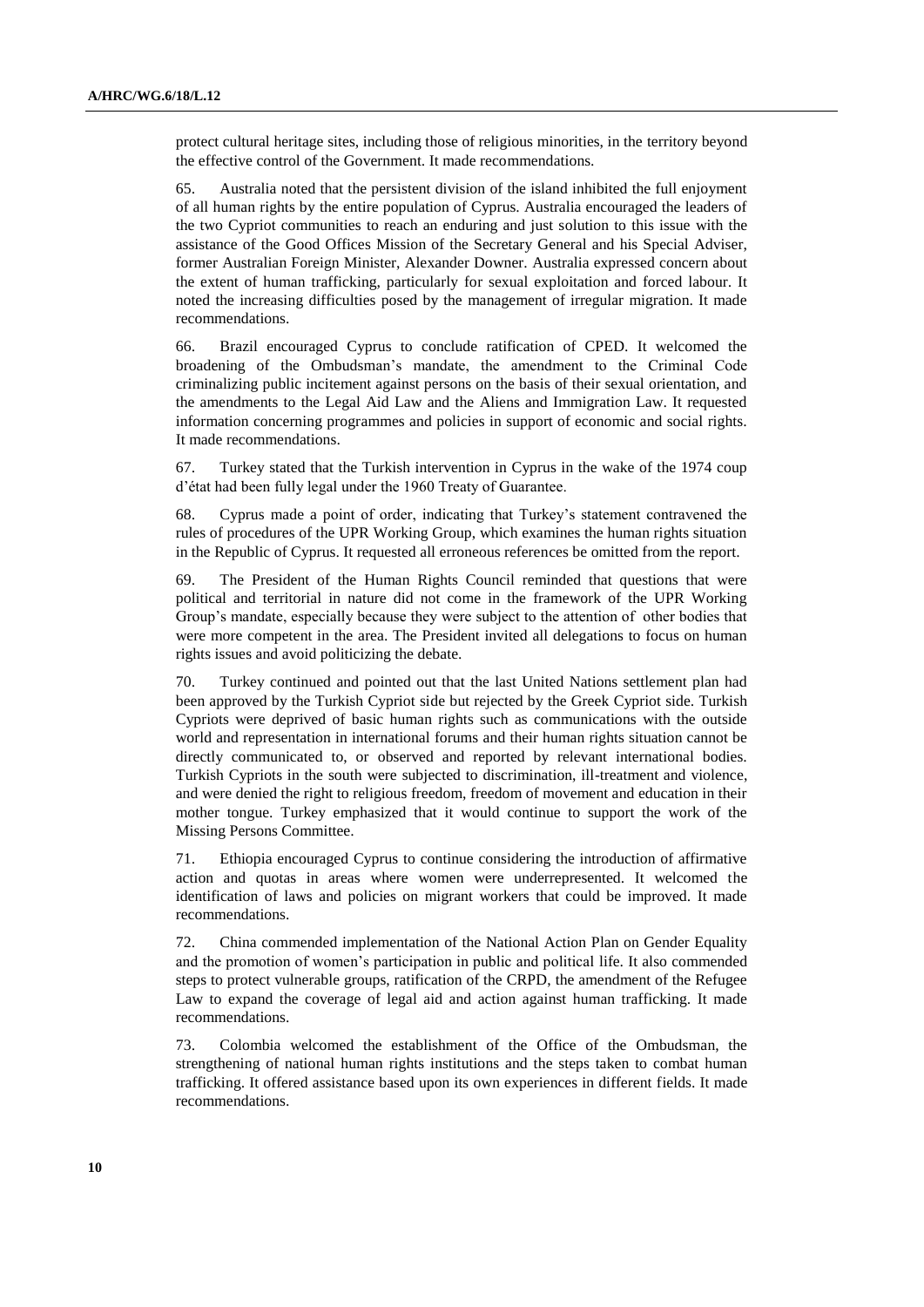74. Côte d'Ivoire welcomed measures to promote gender equality, to prevent domestic violence and assist victims, to support vulnerable groups and to prevent human trafficking. It commended the work of the Police Office to Combat Discrimination, the Commissioner for Humanitarian Issues, and the Supervisory Committee of Prohibited Immigrants Detention Centres. It made recommendations.

75. Cuba commended the numerous legislative amendments and the ratification of international human rights instruments. It welcomed the draft legal norms concerning the welfare and protection of children and the new standards incorporated in school curricula and child welfare programmes. It made a recommendation.

76. Romania commended the establishment of the national human rights institution, adoption of the comprehensive legal framework for the eradication of discrimination, promotion of equality between men and women and ratification of important international human rights instruments. It made a recommendation.

77. Cyprus stated that the Government of the Republic remains fully consistent with the objective achieving a viable and functional settlement, pursuant to UN Security Council resolutions. Such a settlement must be based on the framework of a bi-zonal, bi-communal federation, which will safeguard the human rights of all people in the country. For the Turkish Cypriots living in the Government-controlled areas of the Republic of Cyprus, the Government ensures their effective participation in economic, cultural and social life to the fullest extent possible. The root-cause of the shortcomings in terms of the human rights of Turkish Cypriots is the continuing illegal occupation of part of Cyprus by the Turkish Military.

78. Turkey made a point of order. It noted that the Cypriot delegation did not seem to believe that the rules of procedure not to use UPR for political issues apply to them. It stated that the 1960 Republic was based on the political equality of Turkish Cypriots and Greek Cypriots. In December 1963, this partnership was destroyed and all Turkish Cypriot elements were rejected by force of arms from all State organs. Between 1963 and 1974, Turkish Cypriots were subjected to all forms of human rights violations as well as armed attacks by Greek Cypriots. Turkey intervened in the Island in the wake of the coup d'état, which aimed at the final takeover of Cyprus at all costs.

79. The President of the Human Rights Council reminded that this is not a forum for dealing with bilateral matters or political conflicts or confrontations and implored all to follow the rules of procedures. The debates regarding bilateral or territorial issues were substantive matters and did not come under a point of order.

80. Pakistan made a point of order. It considered that the intervention by the Turkish delegation and its point of order did not contain any inaccuracy and that it was a sovereign right of every State to express its views.

81. The Russian Federation made a point of order in support of the President's ruling and stated that the UPR Working Group was not a place for political debate or historical retrospectives.

82. Greece made a point of order, indicating that the UPR Working Group session had been convened to review the human rights situation in the Republic of Cyprus and that it was counterproductive to use it for political issues.

83. Egypt made a point of order to support the President's ruling and stated that all the Member States of the United Nations should be addressed in their official names in line with the practices and methods of the work of the Human Rights Council and the UPR Working Group.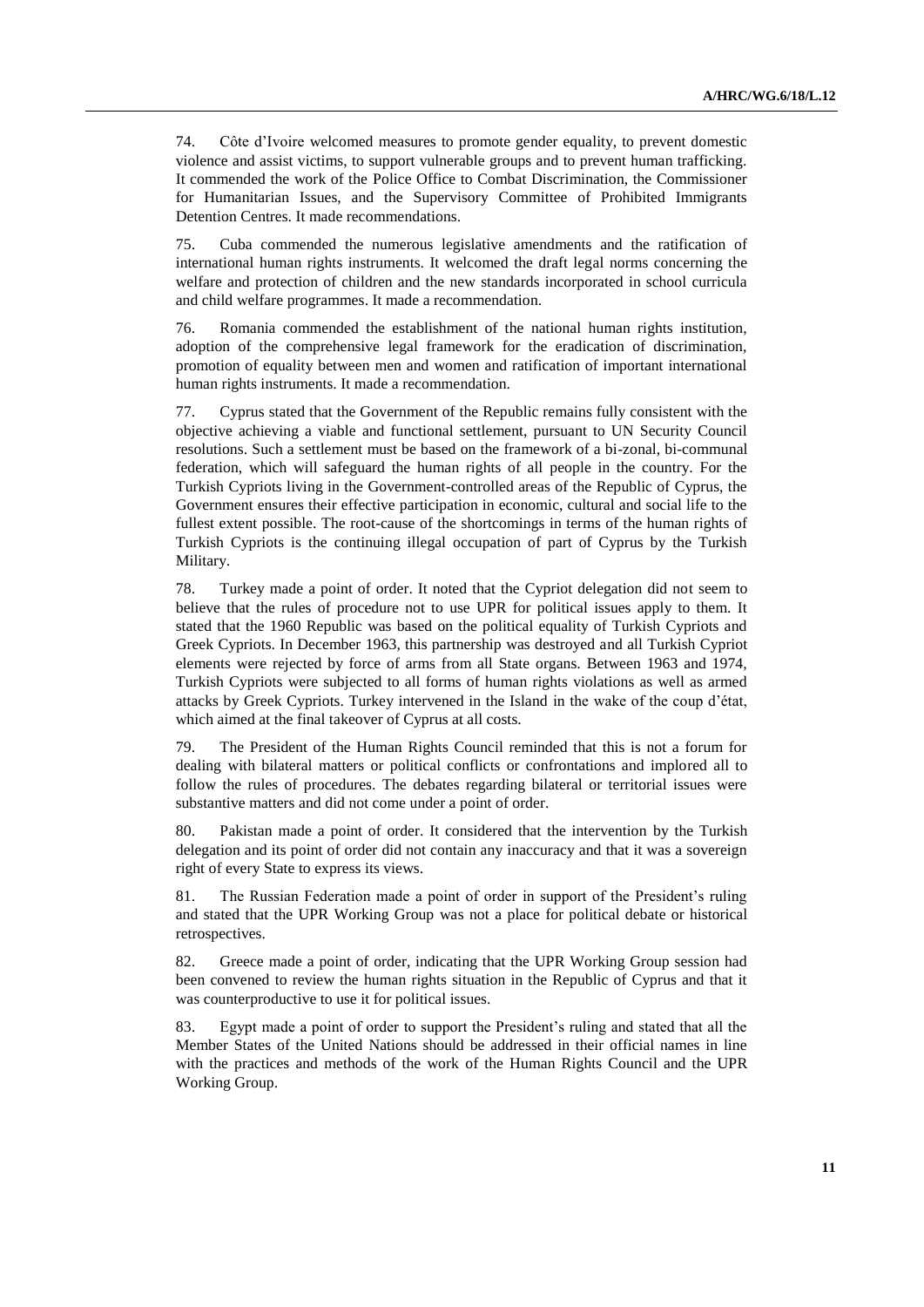84. Armenia made a point of order to support the President of the Human Rights Council in that a point of order should concern only procedural matters.

85. Cyprus made a point of order, reconfirming that points of order should only be concerned with procedural matters, and requested that all political or other erroneous terminology not be included in the minutes or any other document of the meeting.

86. The President of the Human Rights Council appealed to all delegations to refrain from politicising in any way or interfering in bilateral or territorial matters, which were being addressed at other relevant international competent bodies and gave the floor back to the delegation of the State under Review.

87. Ms. Koursoumba reported on the important role of women in the peace building process, through their participation in various working groups and bi-communal structures.

88. Reformation of the Juvenile Justice System is a commitment of the Government. A Bill, fully compatible with UN principles and guidelines, prepared by the CCR, regulating prevention and intervention, will soon open for consultation.

89. The CPED is in the process of ratification and the OP-ICESCR is in the process of signing. The ratification of the Convention on Migrant Workers and Their Families, Ms. Koursoumba explained, is an issue addressed at EU level.

90. On the issue of Turkish Cypriots, Ms Koursoumba explained that they are entitled to full enjoyment of human rights by being citizens of the Republic of Cyprus. The Government takes special measure to ensure that those are properly implemented, e.g. employment, education, religious freedom. Thousands of Turkish Cypriot commute daily to the Government controlled-area, where they work and they are entitled to Social Insurance Fund benefits, provided that (like all employed persons) they have the necessary contributions under the Law. The Government undertakes a series of important measures to support daily life of Turkish Cypriot. Students may attend a public or a private school of their choice in the Government controlled areas and their fees for private schools are fully subsidized by the Government. Turkish Cypriot children have the opportunity to receive language lessons in Turkish. In cases where Turkish Cypriot students are enrolled in public schools in a considerable number, attend lessons in their own language, religion and culture. The Government supports financially the maintenance and restoration of mosques, cemeteries and other Muslims sites.

91. In recent years there have been increased efforts by Cyprus to combat Trafficking in Human Beings, namely the abolition of the so called "artist visa", the anti-trafficking legislation, the establishment of a National Coordinator and the Multidisciplinary Coordinating Group against Trafficking in Human Beings (MCG), the Action Plan 2010- 2012, the training of Government Officers and international cooperation with other Member States and third countries.

92. Since the abolition of the "artist visa" and the introduction of a new system with stringent criteria, numerous establishments, primarily cabarets, where women facing increased risk for being sexually exploited were employed, went out of business. The new work permit for "performing artists" ensures that qualifications of artists and the establishments that employ them are thoroughly checked. As a result, there was a significant reduction in the risk factor for trafficking in that the number of operating cabarets, while the number of work permits issued for performing artists at cabarets and nightclubs dropped in the yearly period of September 2012 to August 2013, in comparison to previous years.

93. A development is the adoption of the new NAP against THB 2013-2015, which sets a comprehensive framework to address trafficking in human beings, approved by the Council of Ministers on 10 April 2013. These resulted from the evaluation of the previous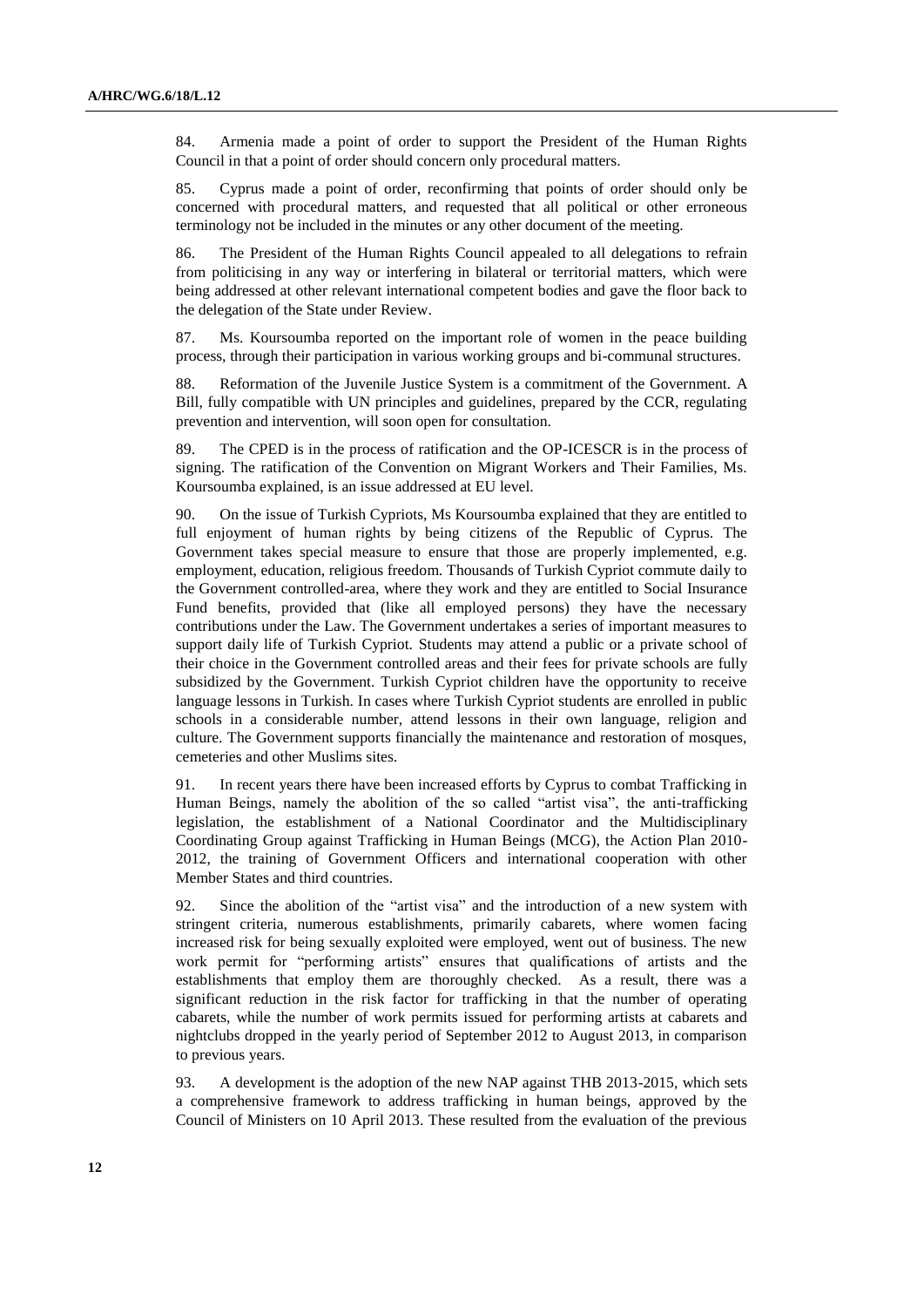Action Plan 2010-2012 and the recommendations of the working groups appointed for this purpose. It took into consideration the provisions of the Directive 2011/36/EU, the European Strategy against Trafficking in Persons 2012-2016 and the recommendations of GRETA. The Action Plan 2013-2015 covers all aspects of the issue and includes practical measures and actions which must be implemented within specified timeframes and provides the financing of these operations.

94. On asylum issues, a person recognized as a refuge receives the same treatment as a citizen of the Republic and asylum seekers are protected from refoulement and have full access to housing, employment, and social support. Free legal assistance to asylum seekers is provided by the national legislation, as required by the relevant EU Directive 2005/85/EC.

95. For Cyprus, ill treatment, racist attitudes, police misconduct and any other inappropriate behaviour is unacceptable. A series of measures were adopted, such as the appointment by the Minister of a high ranking officer to address complaints by the public against police and the launching of a website for online complaints submission. The Police in close cooperation with the Ombudsman are currently preparing a professional Code of Practice that sets out the conditions, means of restraint and the basic principles of professional conduct at every stage of police action.

96. As regards police detention centers, material conditions were assessed recently by CPT and were found in many respects satisfactory. All police detention centers are regularly renovated so as to meet human rights standards and norms.

97. With regard to prisons, Cyprus presented a number of measures recently implemented in an effort to achieve total reformation of the prison system so as to fully comply with human rights standards and norms. These measures have been assessed by the Ombudsman as being in the right direction for compliance with her recommendations. A number of concrete steps aimed, inter alia, at improving the living conditions, protection of vulnerable persons, and alternative measures and sanctions to imprisonment.

98. A more human-oriented policy aims at improving the well-being of prisoners, such as school programs. Training of police staff is an important aspect. Special emphasis is given in developing interpersonal communication skills, based on respect for human dignity.

99. Cyprus has adopted and is implementing a strategy to combat domestic violence through the pioneering Violence in the Family Laws. The Manual of Interdepartmental Cooperation on Domestic Violence provides a framework on collaboration between professionals and focuses on interdepartmental cooperation. The mobilisation of NGOs concerning the prevention and handling of violence in the family is an important aspect. Through the Grants-in-Aid Scheme, financial and technical support is provided by the Social Welfare Services to the Association for the Prevention and Handling of Violence in the Family. In 2012, the amount of €224.000 euro was provided for the support of the Crisis Centre, the Shelter and the European Support Hotlines. Cyprus continues its efforts to combat domestic violence and provide adequate victim's support, inter alia by creating sufficient shelter capacity.

100. Equal treatment of foreign workers as regards terms and conditions of employment is safeguarded through written contracts signed by the employer and the employee. Terms and conditions of employment are in accordance with the relevant collective agreements agreed by employers' and workers' organisations. Equal and fair treatment is further strengthened through the Private Employment Agency Law of 2012 regulating the establishment and operation of private employment agencies. In 2013 the Department of Labour has examined 23 complaints and has forwarded to the police for further examination and prosecution of the persons involved.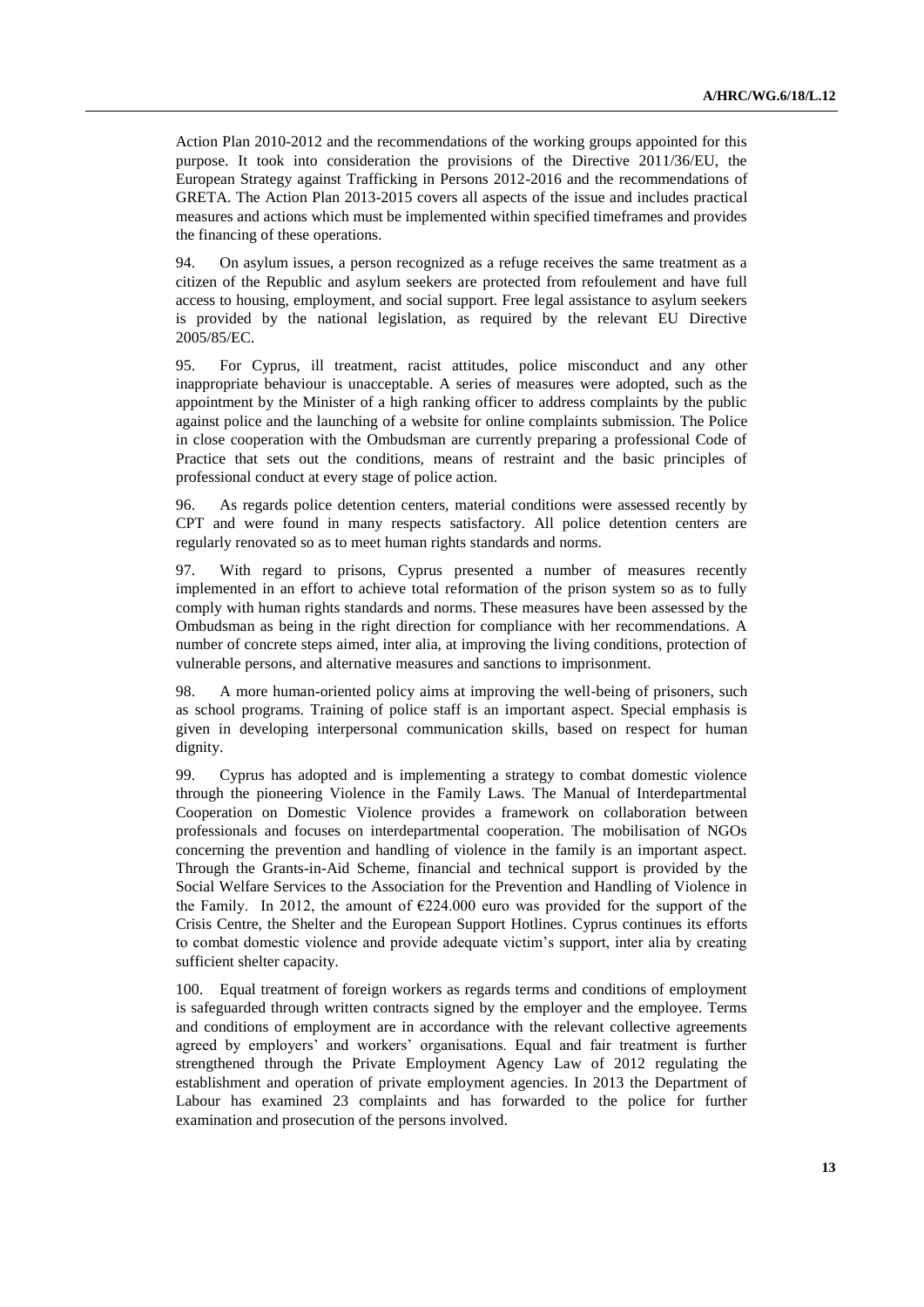101. In order to protect the rights of all workers employed in Cyprus (Cypriots, EU nationals or non-EU nationals) a mechanism for resolving complaints operates at each District Labour Relations Οffice, which examines complaints regarding violations of their employment contract was adopted. During 2012, the complaints mechanism was successful in providing necessary advice so as to find mutually agreed satisfactory solutions and maintain the employment relationship of the worker and the employer. In total, during the year 2012, 245 complaints have been resolved through signing a release agreement. From January to September 2013, 141 complaints have been resolved through signing a release agreement.

102. Cyprus continuously strengthens its efforts for improving the working conditions of all non-EU national workers, since they are clearly stated in the contract of employment. Terms of employment of non-EU national workers in all economic activities are the same as those provided in collective agreements, so as to safeguard equal treatment among all workers in Cyprus.

103. For all work permits, applications by employers are examined by a Tripartite Committee consisting of representatives of the Department of Labour and Workers' and Employers' Organisations. The Committee Inspectors conduct random inspections at workplaces.

104. As regards domestic workers, Cyprus continuously enhances its efforts for improving their working conditions as these are stated in the contract of employment, signed by both parties and stamped by the Ministry.

105. The ILO Convention on Domestic Workers addresses areas which are largely covered by the EU law in the areas of social policy, anti-discrimination, judicial cooperation in criminal matters, asylum and immigration. Cyprus considers that the provisions of this Convention are largely met by national law and practice in this field. In view of the current financial situation in Cyprus, measures that are not already met cannot be undertaken at the moment and, thus, we cannot yet commit ourselves to ratifying this Convention.

106. In education, Cyprus was pioneer in introducing the Law for Education and Training of children with Special Needs in 1999, setting the legislative framework that regulates all matters regarding the education of children with special educational needs attending public schools. The specific law entitles children with disabilities to "free appropriate public education" alongside their peers and stipulates that the state is responsible for making education and schools fully accessible to them. The inclusion of children with disabilities in the common core of education is the underpinning philosophy and policy of the MOEC, fully aligned to international declarations and tendencies, such as the Salamanca Declaration. The CCR having consulted with stakeholders, examined the application of the law and issued a report which she communicated to the Minister and was discussed in Parliament. Her recommendations are taken to consideration in amending the legislation accordingly.

107. Cyprus' priority is to ensure equal access to education for all children living on the island. Towards this end, free and accessible education to all pupils is offered without prejudice based on gender, abilities, language, color, religion, political beliefs or ethnic background. The "Policy Report for Multicultural Education", promotes intercultural policy regarding the integration of non-native speaking students. The policy's aim is the smooth inclusion of students from all countries to the Cyprus Educational System.

108. Students of the national religious minority groups can attend any public or a private school of their choice. The cultural identity of Armenian, Latin and Maronite communities is safeguarded by the implementation of special programmes, funded by the State.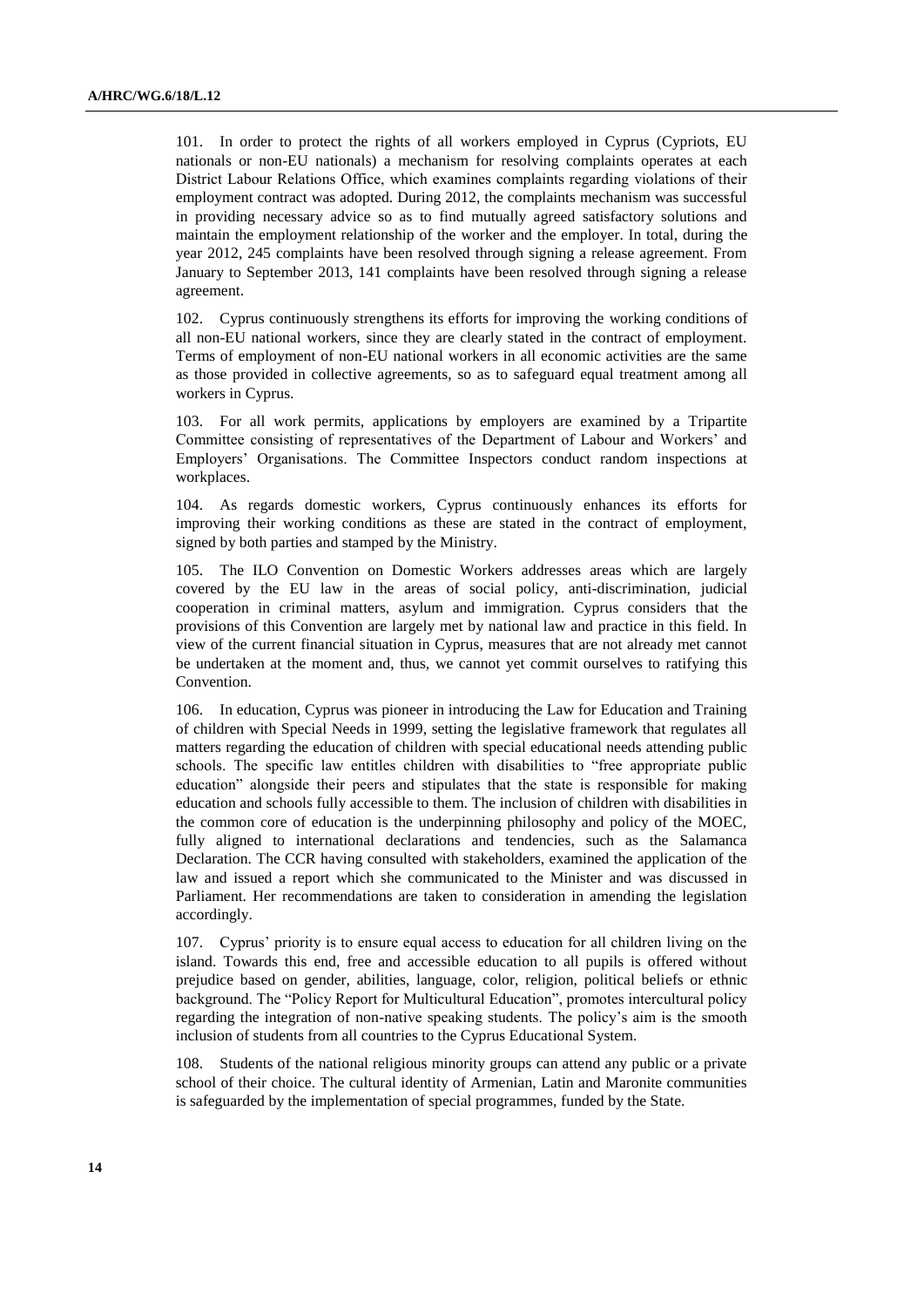109. With regards to racism and xenophobia, a multidisciplinary team of experts named "Task Force on School Violence" has been established, in order to provide immediate support and guidance to schools facing incidents of violence and racism. Through the team's interventions in schools, vulnerable students receive psychological support on a regular basis. Following a recommendation of the ADB, the Ministry is currently drafting a Code of Conduct against Racism in schools.

110. The Government of the Republic of Cyprus believes that the result-oriented mechanism of the UPR, as well as its monitoring nature, could be seen as a road map for the internal assessment and for further improvement in compliance with international standards. It is committed to continue working to address the new challenges in the field of human rights and to realize these rights for all people in the Cypriot society.

111. The President of the Human Rights Council brought to the attention of the delegations the rules and procedures required for preparation of the reports of the Working Group, according to which these reports were factual and must reflect the interventions made by the State under Review and other delegations taking the floor.

## **II. Conclusions and/or recommendations**

112. **The recommendations formulated during the interactive dialogue and listed below enjoy the support:**

112.1. **Ratify the international instruments not yet ratified (Côte d'Ivoire);**

112.2. **Consider ratifying the International Convention on the Protection of the Rights of All Migrant Workers and Members of Their Families (Indonesia) (Paraguay);**

112.3. **Consider favorably ratification of the International Convention on the Protection of the Rights of All Migrant Workers and Members of Their Families (Algeria);**

112.4. **Consider the possibility of ratifying the International Convention on the Protection of the Rights of All Migrant Workers and Members of Their Families (Ecuador);**

112.5. **Consider the possibility of acceding to the International Convention on the Protection of the Rights of All Migrant Workers and Members of Their Families (Egypt);**

112.6. **Sign the International Convention on the Protection of the Rights of All Migrant Workers and Members of Their Families (ICRMW) (Ethiopia);**

112.7. **Ratify the International Convention on the Protection of the Rights of All Migrant Workers and Members of Their Families, the Convention relating to the Status of Stateless Persons and the Convention on the Reduction of Statelessness (Uruguay);**

112.8. **Ratify the International Convention for the Protection of All Persons from Enforced Disappearance and recognize the competence of the Committee (in conformity with articles 31 and 32) (Uruguay);**

112.9. **Continue efforts aimed at ratifying the International Convention for the Protection of All Persons from Enforced Disappearance as well as the principal international human rights instruments to which the country is not yet a party (Argentina);**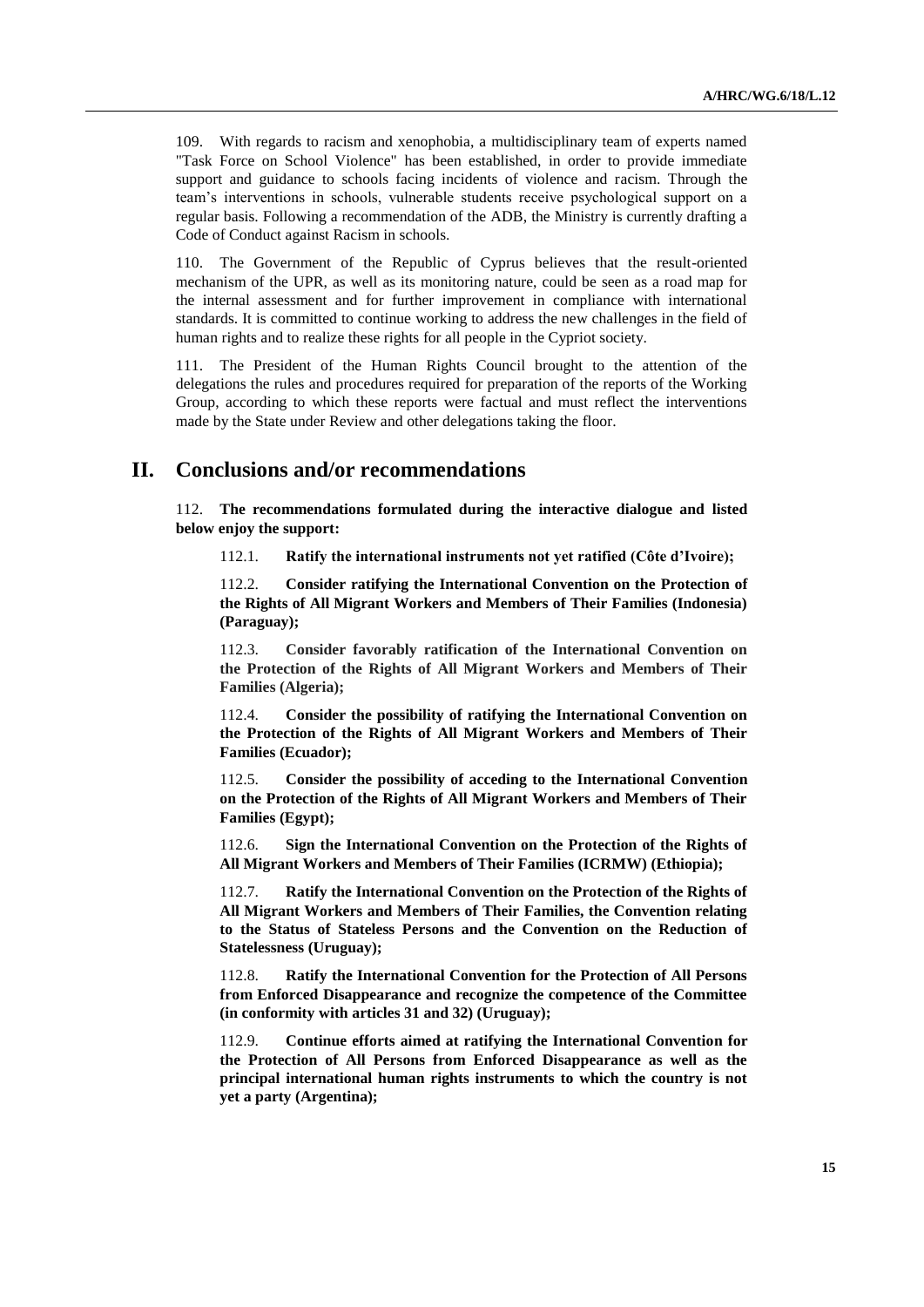112.10. **Consider ratification of the Optional Protocol to the International Covenant on Economic, Social and Cultural Rights (Spain);**

112.11. **Ratify the Optional Protocol to the ICESCR; the International Convention for the Protection of All Persons from Enforced Disappearance and the Optional Protocol to the Convention on the Rights of the Child on a communications procedure (Portugal)**

112.12. **Sign and ratify the Convention on the Reduction of Statelessness (Hungary);**

112.13. **Ratify International Labour Organization Convention No. 189 concerning Decent Work for Domestic Workers (Uruguay) (Uzbekistan);**

112.14. **Ratify soon the Council of Europe's Convention on preventing and combating violence against women and domestic violence (Italy);**

112.15. **Consider signing and ratifying the Council of Europe Convention on preventing and combating violence against women and domestic violence (Slovenia)**

112.16. **Facilitate the work and the function of the Ombudsman in accordance with the Paris Principles (Indonesia);**

112.17. **Ensure the full independence of the Office of the Ombudsman so that it is fully compliant with the Paris Principles (Malaysia);**

112.18. **Continue advancing the consolidation of its National Human Rights Institution in conformity with the Paris Principles (Venezuela (Bolivarian Republic of));**

112.19. **Study the measures it considers appropriate to enable the accreditation of the Ombudsman as National Institution of Human Rights, in accordance with the Paris Principles (Algeria);**

112.20. **Complete the process of consolidation of the National Human Rights Institution and its accreditation to the International Coordinating Committee of National Human Rights Institutions (Mexico);**

112.21. **Adopt measures aimed at strengthening the Independent National Authority for Human Rights in order for it to be fully compliant with the Paris Principles; in particular, providing it with adequate resources and more qualified staff so as to strengthen the National Preventive Mechanism against Torture and undertake information campaigns, especially among vulnerable groups (Uruguay);**

112.22. **Continue strengthening the National Machinery for Women's Rights, conferring on it the authority, visibility and resources necessary to fulfil its purposes (Venezuela (Bolivarian Republic of));**

112.23. **Continue efforts to promote and protect human rights in line with international standards (Oman);**

112.24. **Take into account the contributions from this Universal Periodic Review and integrate them into the respective national action plans promoted by the Government in various areas of human rights (Nicaragua);**

112.25. **Step up relevant measures to protect the rights of women, children, persons with disabilities, and migrants (China);**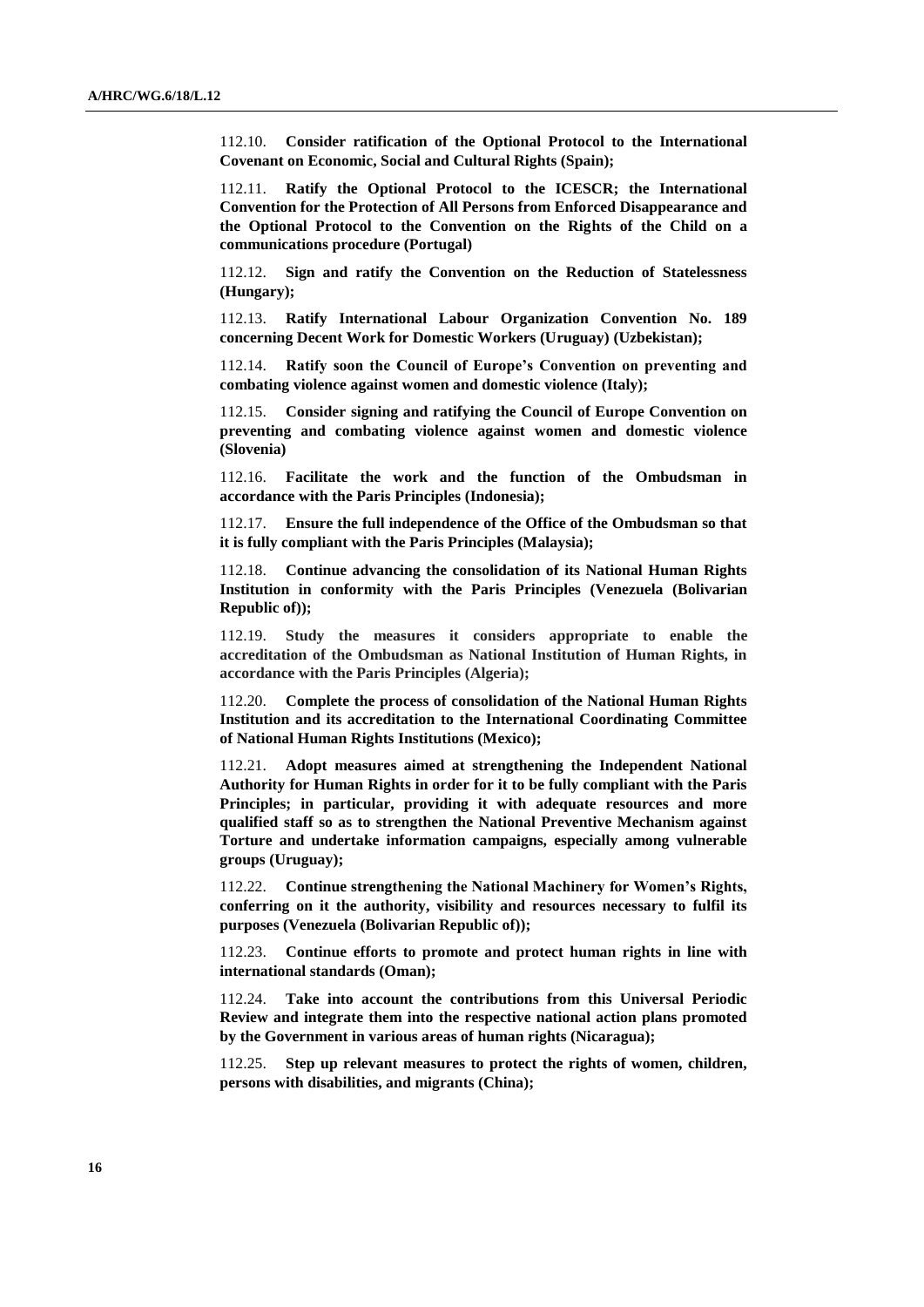112.26. **Continue measures for the protection of the rights of vulnerable groups of the population, particularly women, children, persons with disabilities and elderly persons (Russian Federation);**

112.27. **Continue undertaking measures to strengthen the legal system in accordance with the international human rights treaties which it has accepted, especially those referring to the rights of children and young people (Cuba);**

112.28. **Continue the current momentum, national action plans and programmes for effectively addressing challenges and disparities in health care, education, employment, gender equality and social welfare, especially for vulnerable groups of women, children, the elderly and persons with difficulties in the country (Viet Nam);**

112.29. **Continue efforts to strengthen human rights education in school curricula (Morocco);**

112.30. **Continue Educational Reform and Restructuring of the educational system, particularly paying attention towards raising awareness and education on human rights (Armenia);**

112.31. **Ensure ongoing practical professional training of police officers of all ranks and categories on the protection of vulnerable groups, in compliance with human rights principles (Canada);**

112.32. **Intensify efforts to further raise public awareness and education on human rights and further strengthen capacity building for human rights institutions and law enforcement mechanisms (Viet Nam);**

112.33. **Strengthen the measures to ensure gender equality, as well as to prevent violence against women (Côte d'Ivoire);**

112.34. **Take further concrete measures to promote equality between men and women by enabling full and meaningful participation by women in the decision-making levels of the formal peace process and the advancement of negotiations regarding the Cyprus issue (Canada);**

112.35. **Incorporate a gender perspective in negotiating and implementing any settlement accords (Australia);**

112.36. **Strengthen public policies aimed at the achievement of gender equality in law and in practice, paying particular attention to the vulnerability of elderly women and women with disabilities and especially with respect to access to education, employment and social services (Colombia);**

112.37. **Continue to pursue the reduction of the gender pay gap (Greece);**

112.38. **Work on strengthening the implementation, monitoring and enforcement of its existing legal framework protecting the equality of women, particularly in the area of employment, in order to achieve a successful reduction in the wage gap between men and women (Israel);**

112.39. **Continue on the path of reducing the wage gap between men and women, including by combating the root causes of the gender pay gap (State of Palestine);**

112.40. **Adopt effective measures for the prevention of any form of racism and discrimination (Uzbekistan);**

112.41. **Implement measures to combat racial stereotyping and discriminatory attitudes against migrants, including through awareness-raising**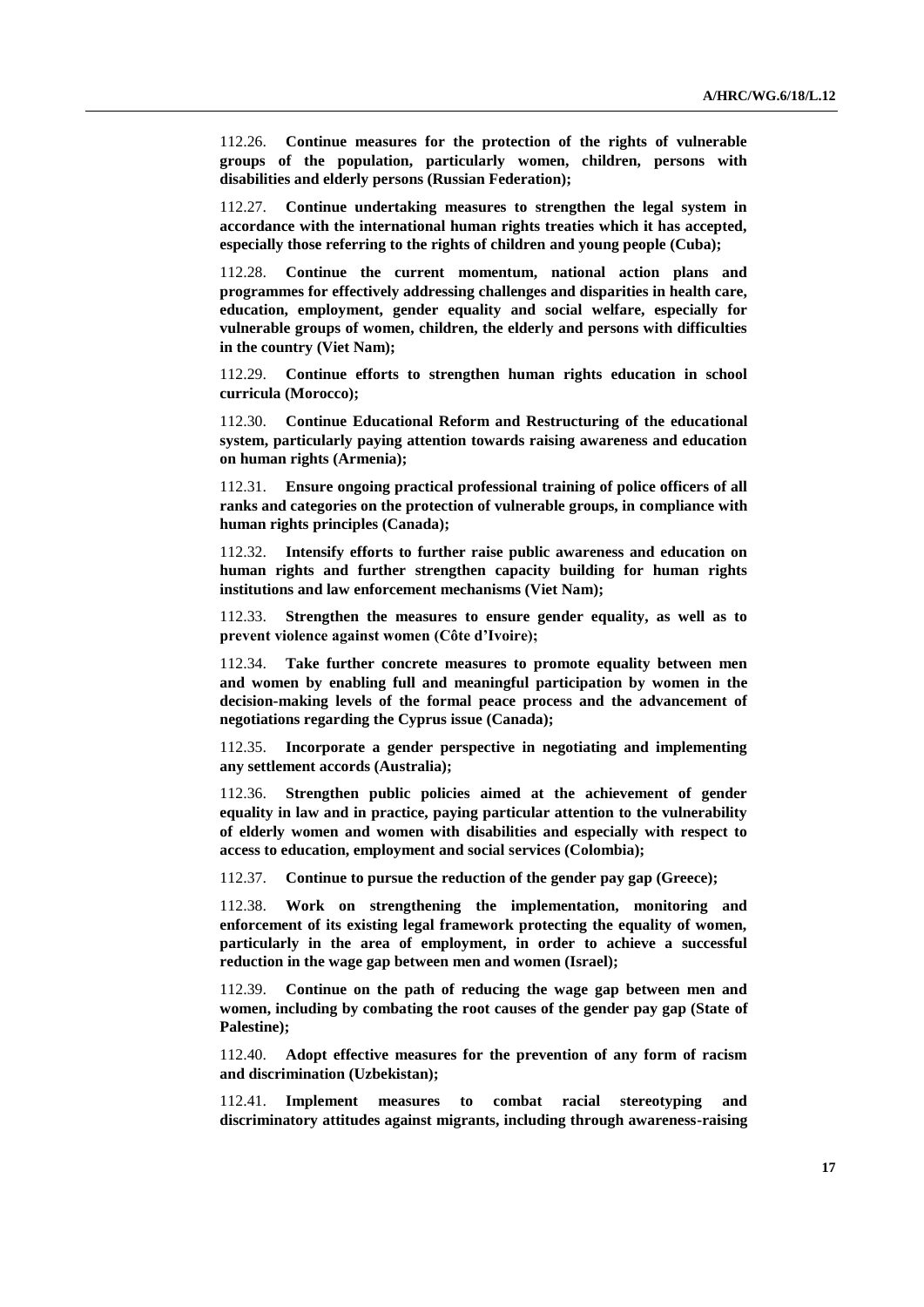**campaigns and by enforcement of legislation against racial discrimination in all fields of public life (Philippines);** 

112.42. **Strengthen efforts to protect the rights of migrants by combating racial stereotypes and discriminatory attitudes, including through awarenessraising campaigns, and by enforcing legislation against racial discrimination in all areas of public life (Brazil);**

112.43. **Adopt an integrated strategy for the elimination of discrimination on any basis, which deals in particular with racially-motivated attacks against foreigners, persons of African descent and human rights defenders (Colombia);**

112.44. **Adopt legislative and practical measures towards ensuring equality and equal opportunity in the fields of employment, education, healthcare, housing for all ethnic groups (Uzbekistan);**

112.45. **Step up efforts to combat and sanction effectively all forms of discrimination and intolerance, as well as to take additional measures to provide a more adequate response and the required support to the educational needs of the minorities (Hungary);** 

112.46 **Continue actions aimed at the promotion of an environment of tolerance and cultural diversity in order to prevent cases of discrimination in schools (Ecuador);**

112.47. **Increase awareness-raising programmes and campaigns to promote tolerance and respect for cultural diversity in schools as well as in society (Malaysia);**

112.48. **Criminalize public incitement of acts against persons on the basis of sexual orientation or gender identity (United Kingdom of Great Britain and Northern Ireland);**

112.49. **Enact legislation to recognize civil partnership and amend the Criminal Code to explicitly prohibit incitement to hatred, violence or discrimination against persons on the basis of sexual orientation or gender identity (Ireland);**

112.50. **Include a prohibition of discrimination of any kind, including discrimination based on sexual orientation and gender identity, in areas outside employment in line with international standards (Netherlands);**

112.51. **Continue its efforts to improve the living conditions in detention (Djibouti);**

112.52. **Develop and employ measures to respect the rights of prisoners including reviewing the potential for alternative measures for offenders, and detention conditions (United Kingdom of Great Britain and Northern Ireland);**

112.53. **Address concerns over migrant detention centre conditions, including by guaranteeing the right to obtain speedy judicial review of the lawfulness of any detention and to be released if detention is determined unlawful (United States of America);**

112.54. **Conduct an impact assessment on the implementation of its National Action Plan on the Prevention and Combating of Domestic Violence (Portugal);**

112.55. **Provide further assistance to women victims of violence, in line with the relevant recommendations of the CEDAW Committee (Portugal);**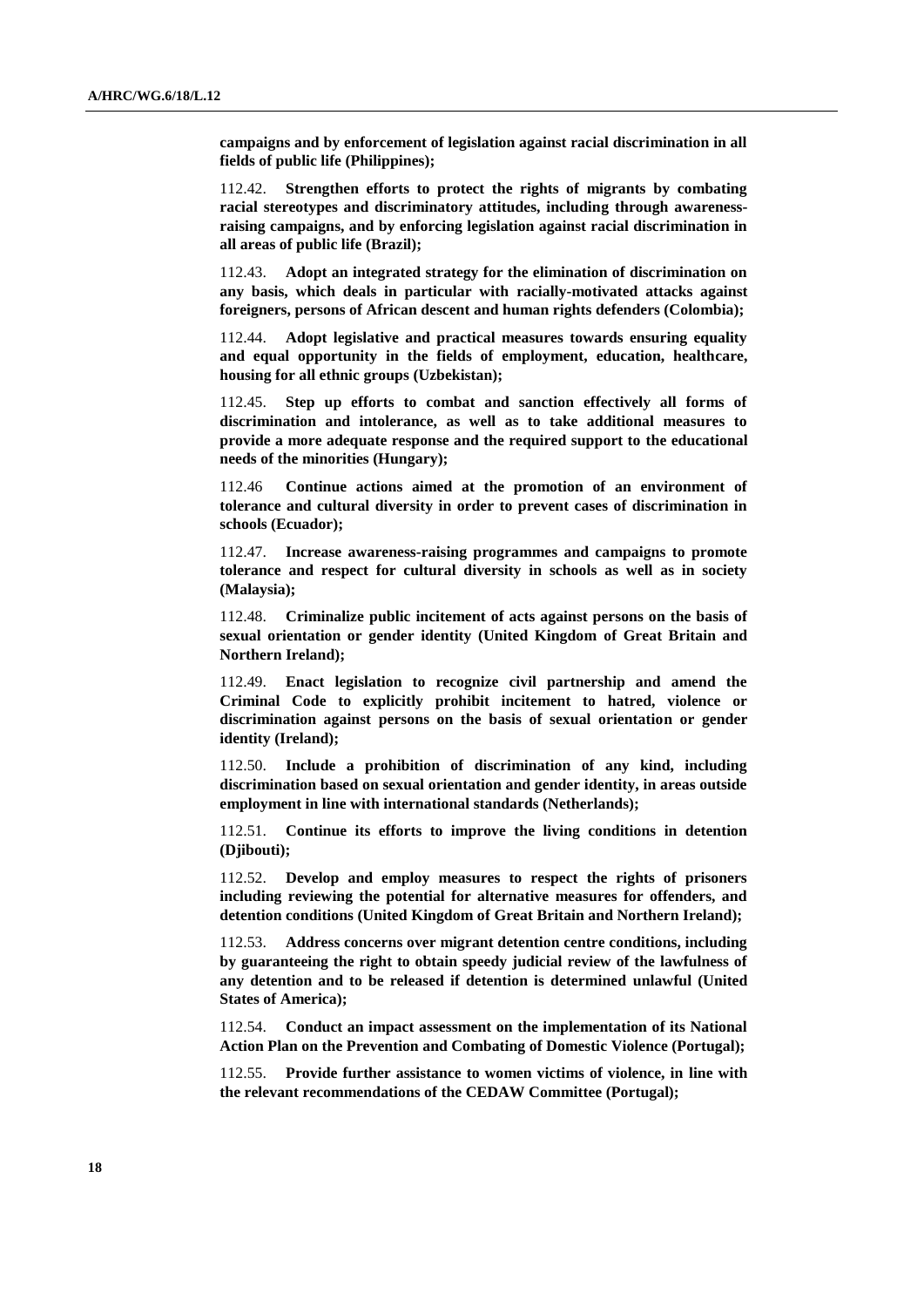112.56. **Undertake actions to prevent and combat domestic violence and define a date for ratification of the Council of Europe Convention on preventing and combating violence against women and domestic violence (France);**

112.57. **Take measures to guarantee the legal protection of women in cohabitating relationships, as well as those who were previously in such relationships, and provide assistance to women victims of domestic violence through the creation of an adequate number of reception and rehabilitation facilities (Paraguay);**

112.58. **Intensify efforts in the field of the protection of children, ratify soon the Council of Europe's Convention on the Protection of Children against Sexual Exploitation and Sexual Abuse, and implement the provisions contained therein (Italy);**

112.59. **Extend its interdepartmental approach on domestic violence also towards forms of violence outside the family, for example gender-related violence and violence against LGBT people (Netherlands);**

112.60. **Take all necessary steps to eliminate human trafficking (Australia);**

112.61. **Persist with its noteworthy efforts to combat trafficking through national and international collaboration (Greece);**

112.62. **Apply the existing legal dispositions on the combating of discrimination and continue the fight on the trafficking on human beings (Romania);** 

112.63. **Step up efforts aimed at providing adequate assistance and protection to all victims of human trafficking (State of Palestine);**

112.64. **Provide adequate resources to fully implement its national plan against human trafficking, taking particular attention to curbing trafficking of women and girls (Philippines);** 

112.65. **Continue implementing training programmes of public officers within the framework of the revised National Action Plan against Trafficking of Human Beings (State of Palestine);**

112.66. **Step up its efforts in bringing to justice perpetrators of trafficking of women and sexual exploitation, as well as ensuring appropriate and timely compensation for victims (Thailand);**

112.67. **As a source and destination country for men and women who are subjected to forced labour and sex trafficking, improve efforts to prosecute, convict and sentence trafficking offenders (Sweden);**

112.68. **Adopt more effective anti-trafficking measures and further evaluate measures already in use to limit human exploitation, including efforts to protect victims and to prosecute offenders of human trafficking (Denmark);** 

112.69. **Strengthen trafficking victim protection services by creating and publicizing a victim hotline and training immigration officials so trafficking victims are adequately informed of their rights (United States of America);** 

112.70. **Continue advancing the protection of workers from third countries in Cyprus, including all victims of trafficking and exploitation in the legal aid programme and ensuring the provision of adequate funding for this (Spain);**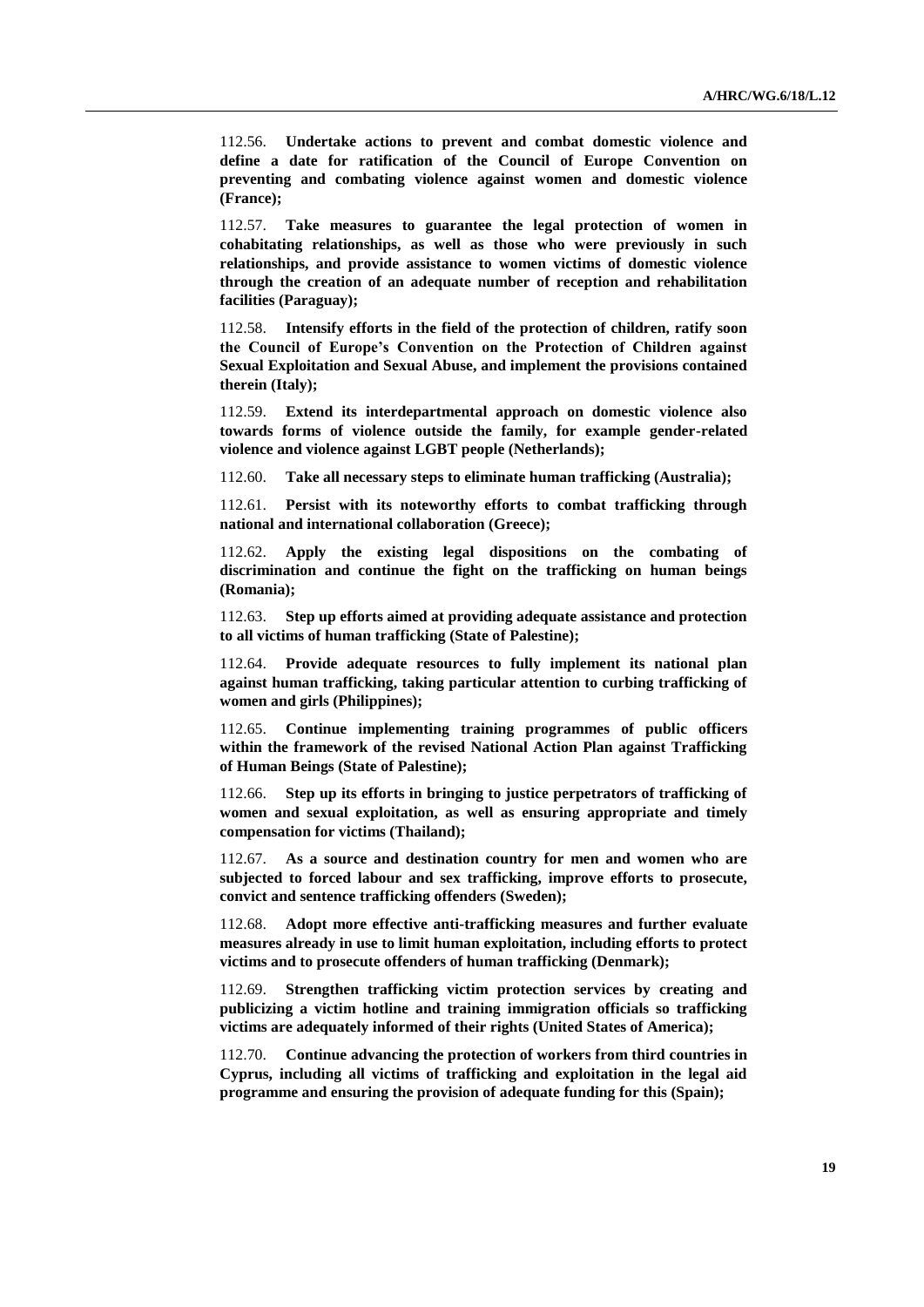112.71. **Establish an effective mechanism for coordinating the implementation of child rights policy among relevant institutions at all levels and bring the juvenile justice system in line with the Convention on the Rights of the Child and other relevant standards (Ireland);**

112.72. **Further promote and protect the rights of religious minorities (Armenia);**

112.73. **Further develop projects concerning relations between different religious and ethnic communities, in line with relevant recommendations of the UN Special Rapporteur on freedom of religion and belief (Portugal)**

112.74. **Give full and prompt implementation to those initiatives aimed at promoting an increased involvement of women in politics (Italy);**

112.75. **Continue to make full efforts to promote its economic recovery and guarantee its citizens their economic, social and cultural rights (China);**

112.76. **Take all practical measures so as to prevent the financial crisis, that is currently sweeping the nation from affecting citizens' economic, social, and cultural rights, and to provide vulnerable groups in the country, especially the unemployed, with all the support and protection (United Arab Emirates);**

112.77. **Ensure universal access to health care and services for all women, in particular migrant and elderly women (Republic of Moldova);**

112.78. **Ensure universal access to healthcare services for all, particularly, women, including migrant, disabled and elderly women (Thailand);**

112.79. **Guarantee protection from discrimination for persons with disabilities, particularly in the fields of employment, housing, transport and cultural and leisure activities (Spain);**

112.80. **Continue the measures aimed at the improvement of the protection, integration and, in particular, access to education of children with disabilities (Argentina);**

112.81. **Ensure that children with disabilities are able to exercise their right to education and provide their inclusion in the mainstream education system (Malaysia);**

112.82. **Ensure that children with disabilities are able to exercise their right to education and provide for their inclusion in the mainstream education system (Bulgaria);**

112.83. **Improve access to education and health for minorities and ensure non-discrimination in access to employment and accommodation for migrants (Paraguay);**

112.84. **Step up efforts to protect the rights of migrants (Philippines);**

112.85. **Enhance the implementation of laws and regulations of Cyprus in the protection of migrant workers (Ethiopia);**

112.86. **Further consolidate measures to promote and protect the rights of migrants, including through monitoring mechanisms and awareness-raising of the public (Sri Lanka);**

112.87. **Initiate an integrated policy for the promotion and protection of human rights of migrants which takes into account the vulnerable situation of foreign domestic workers (Colombia);**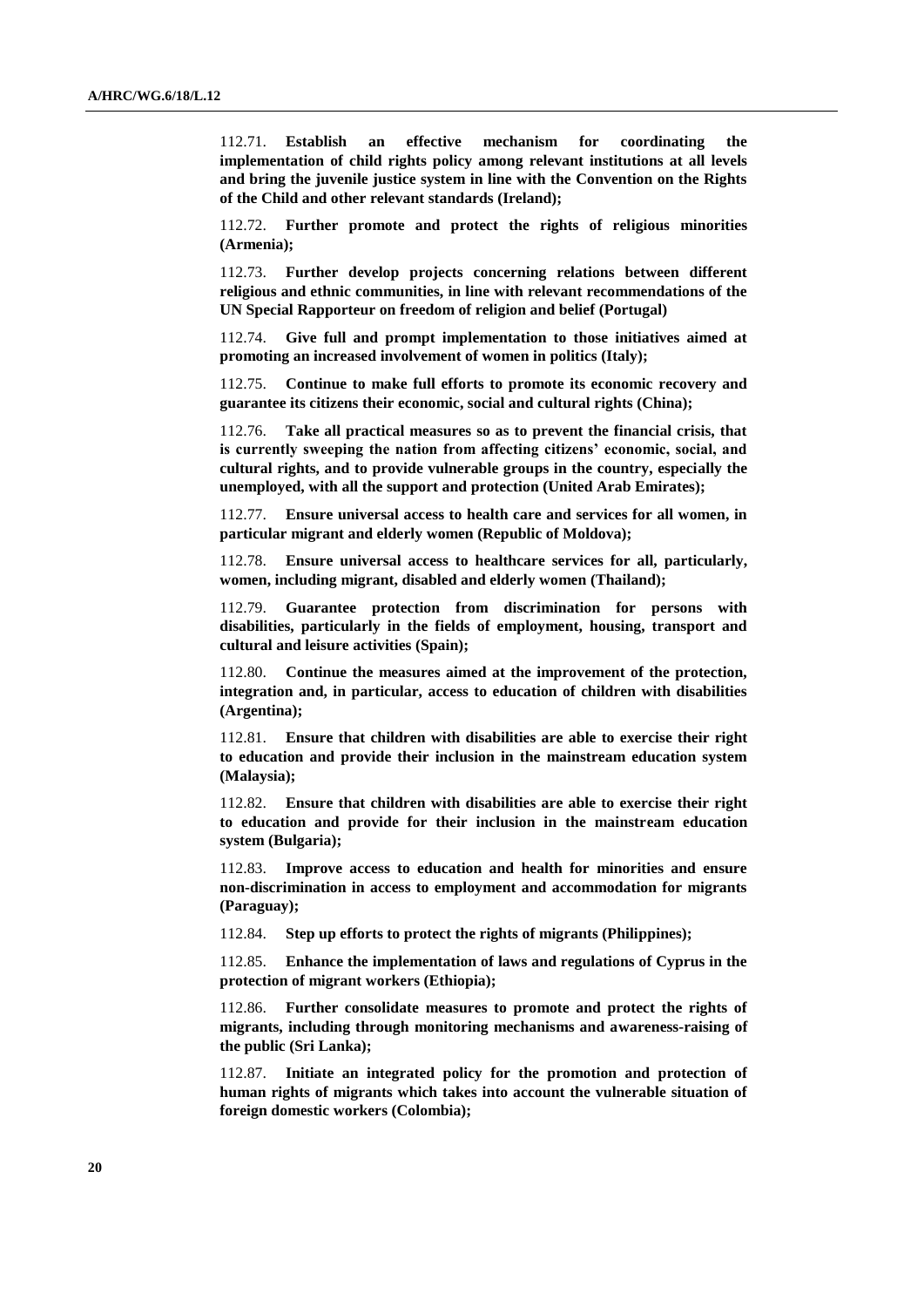112.88. **Continuing strengthening its migration policies, in the most effective manner, in order to address prejudice, racism, racial discrimination, xenophobia and other forms of intolerance (Venezuela (Bolivarian Republic of));**

112.89. **Ensure respect for European and international conventions for the protection of human rights within the framework of treatment of migrants who are affected by the deportation decisions (France);**

112.90. **Consider applying alternative measures to the detention of unaccompanied migrant children (Egypt);** 

112.91. **Continue to work to address the challenges posed by the increasing flows of irregular migration (Australia);**

112.92. **Make more accessible and transparent the procedures for granting of residence permits by clarifying the criteria for awarding status, giving reasons for refusal, and improving the information given to foreigners on the remedies available to them (France);**

112.93. **Adopt the measures necessary to ensure that the issuance of work and residence permits does not depend entirely on employers, so that victims of exploitation are not prevented from obtaining justice (Spain);**

112.94. **Increase the measures aimed at eliminating corruption in the mechanisms for the processing of residence and work permits for citizens of non-European Union member states (Spain);**

112.95. **Ensure effective protection against abuse of domestic workers and guarantee their right to just and favourable conditions of work (Republic of Moldova);**

112.96. **Ensure the rights of migrant workers who are domestic workers, including through measures of labour inspection and protection of these workers against their employer (France);**

112.97. **Improve oversight of working conditions to prevent labour exploitation, especially in the domestic and agricultural sectors where foreign workers are particularly vulnerable (United States of America);**

112.98. **Conceive measures to address the phenomenon of the reported increase in labour exploitation, such as by alerting migrant workers, informing migrant workers about their legal rights, and give training to professionals in contact with potential victims (Sweden);**

112.99. **Take concrete measures to improve the access of irregular migrants to acceptable housing (Denmark);**

112.100. **Adopt measures that will enable migrants and their children, including irregular migrants, to access social services other than public healthcare and school education (Philippines);** 

112.101. **Strengthen, in close cooperation with the relevant actors, the capacity to process, care for and house asylum seekers and irregular migrants in conformity with regional and international standards (Mexico);**

112.102. **Ensure that asylum-seekers, while awaiting the reviewing of their status, are protected from refoulement and afforded equal and effective access to essential services (Brazil);**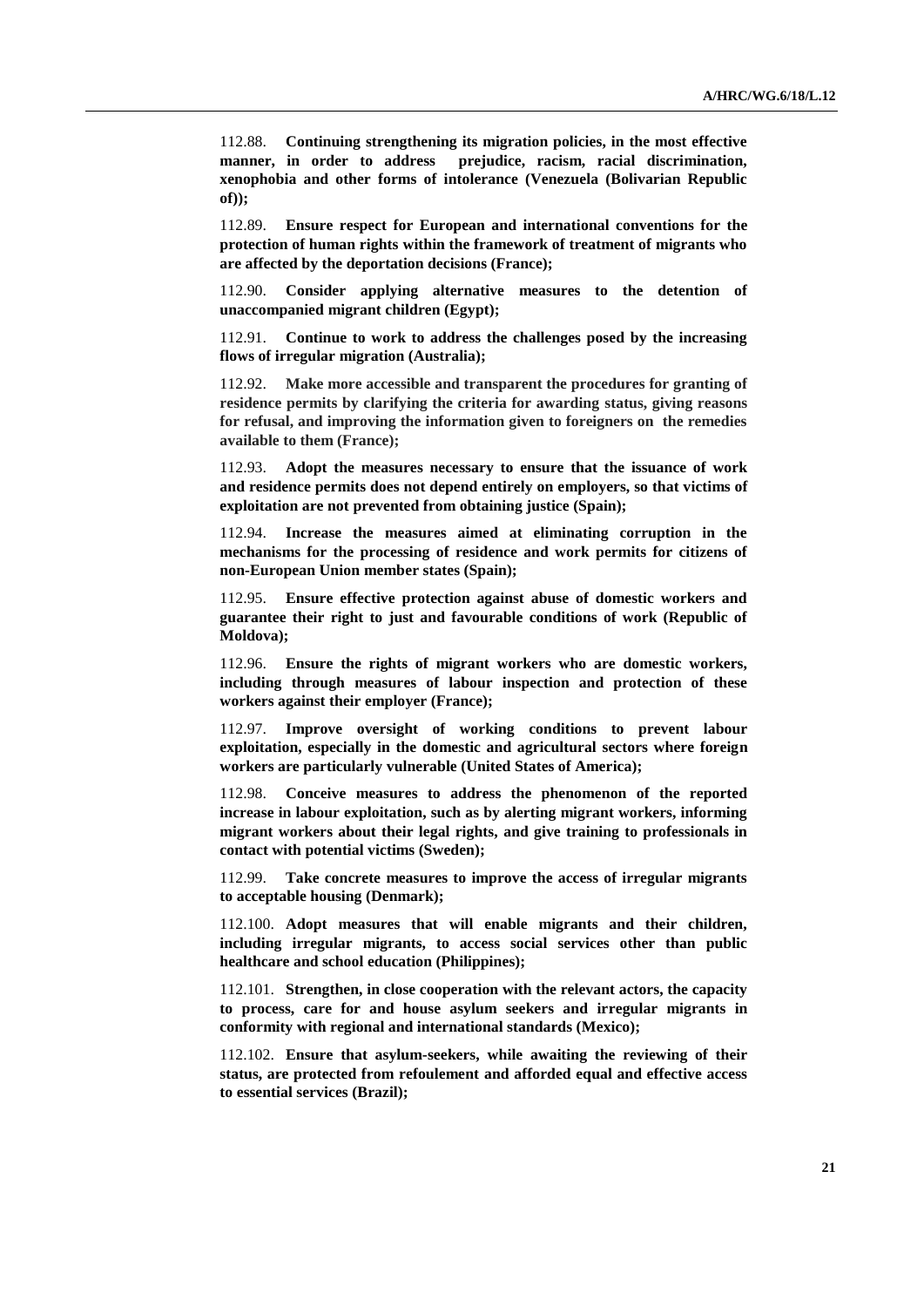112.103. **Ensure that asylum seekers have free legal aid throughout the asylum procedure (Djibouti);**

112.104. **Improve the mechanisms for the reception of refugees and asylum seekers, ensuring that they are offered psychological and legal assistance, help with languages as well as the opportunity to access employment which corresponds to their professional skills (Spain);**

112.105. **Adopt the measures necessary to guarantee that the children of internally displaced persons enjoy the same legal status as their parents, regardless of the sex of their parents (Mexico);**

113. **All conclusions and/or recommendations contained in the present report reflect the position of the submitting State(s) and/or the State under review. They should not be construed as endorsed by the Working Group as a whole.**